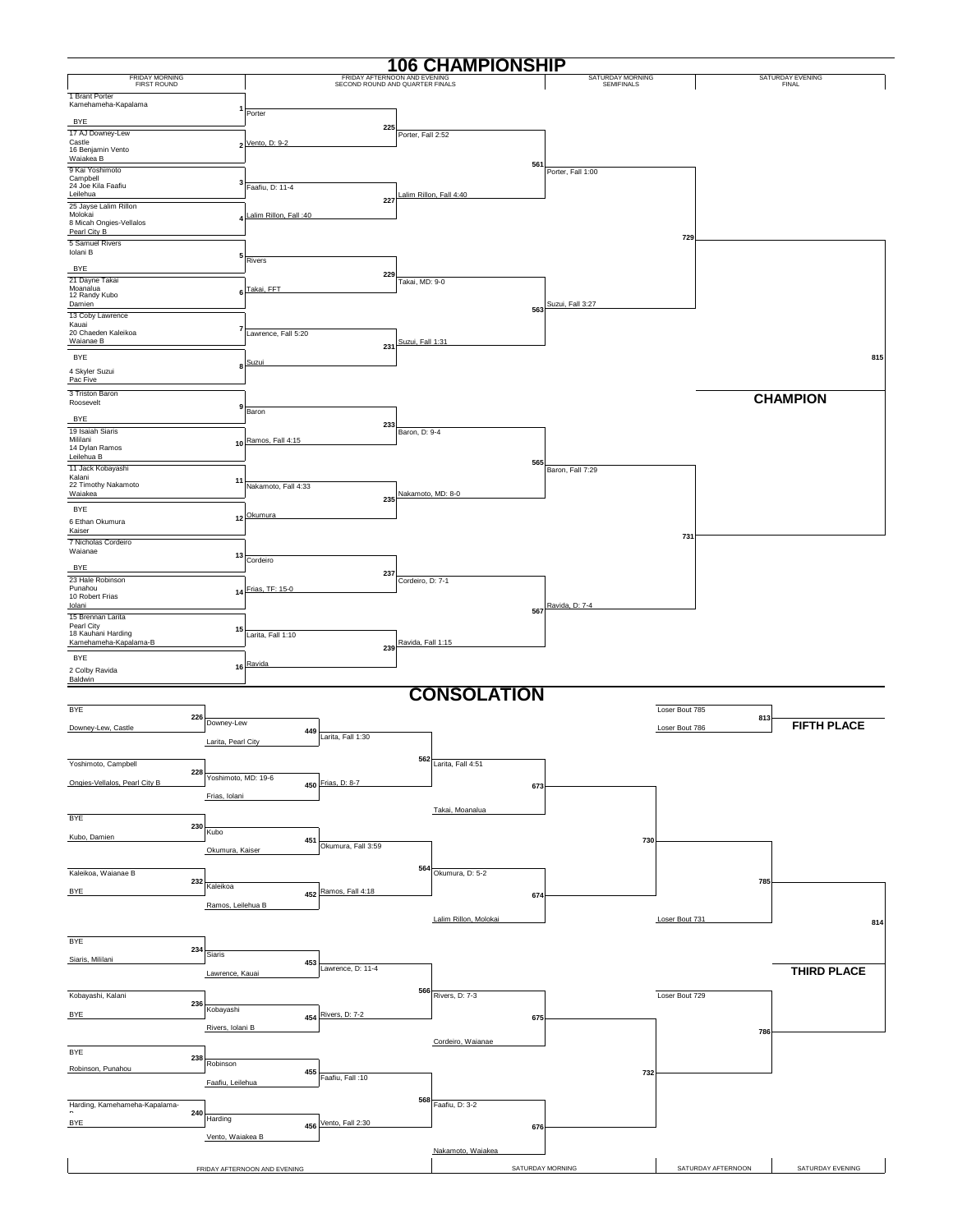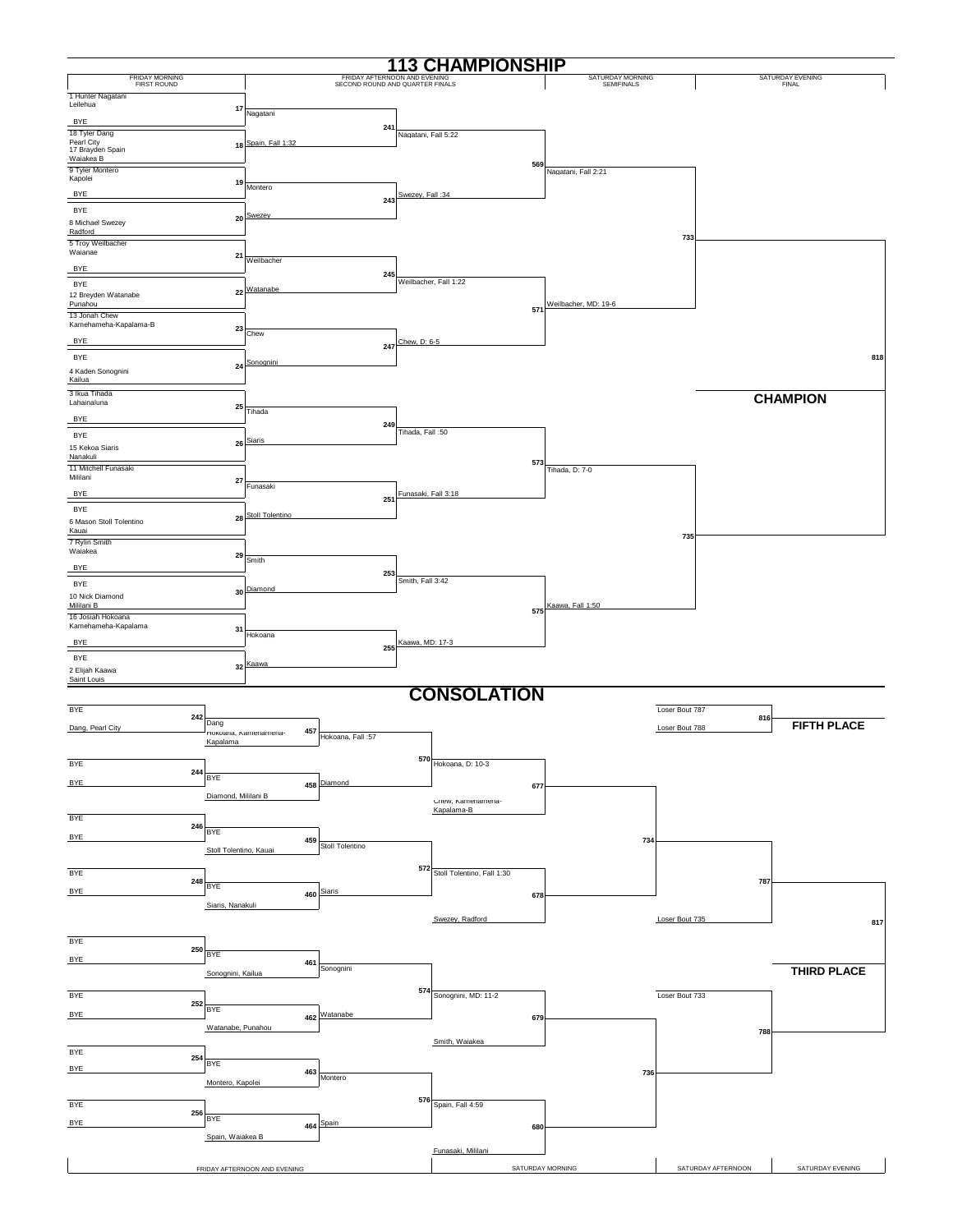|                                                     |                               |                               |                                                                 |                     | <b>120 CHAMPIONSHIP</b> |                  |                                |                    |     |                                         |
|-----------------------------------------------------|-------------------------------|-------------------------------|-----------------------------------------------------------------|---------------------|-------------------------|------------------|--------------------------------|--------------------|-----|-----------------------------------------|
| FRIDAY MORNING<br>FIRST ROUND                       |                               |                               | FRIDAY AFTERNOON AND EVENING<br>SECOND ROUND AND QUARTER FINALS |                     |                         |                  | SATURDAY MORNING<br>SEMIFINALS |                    |     | <b>SATURDAY EVENING</b><br><b>FINAL</b> |
| 1 Kysen Terukina<br>Kamehameha-Kapalama             |                               |                               |                                                                 |                     |                         |                  |                                |                    |     |                                         |
| <b>BYE</b>                                          | 33                            | Terukina                      |                                                                 |                     |                         |                  |                                |                    |     |                                         |
| 17 Evan Kurashiga                                   |                               |                               | 257                                                             | Terukina, MD: 11-3  |                         |                  |                                |                    |     |                                         |
| Mililani B<br>16 Tyler Ibarra                       |                               | 34 Ibarra, Fall 1:45          |                                                                 |                     |                         |                  |                                |                    |     |                                         |
| Saint Louis<br>9 Nes Tiburcio                       |                               |                               |                                                                 |                     |                         | 577              | Terukina, D: 4-1               |                    |     |                                         |
| Radford<br>25 Koby Chun                             | 35                            | Chun, Fall 1:30               |                                                                 |                     |                         |                  |                                |                    |     |                                         |
| Kaiser                                              |                               |                               | 259                                                             | Hoshino, D: 7-5     |                         |                  |                                |                    |     |                                         |
| 26 Brady Hoshino<br>Iolani                          |                               | 36 Hoshino, Fall: 53          |                                                                 |                     |                         |                  |                                |                    |     |                                         |
| 8 Jeremiah Fukushima<br>Kauai                       |                               |                               |                                                                 |                     |                         |                  |                                | 737                |     |                                         |
| 5 Micheal Casas<br>Damien                           |                               |                               |                                                                 |                     |                         |                  |                                |                    |     |                                         |
| <b>BYE</b>                                          | 37                            | Casas                         |                                                                 |                     |                         |                  |                                |                    |     |                                         |
| 19 Saje Nelson                                      |                               |                               | 261                                                             | Young, Fall: 46     |                         |                  |                                |                    |     |                                         |
| Leilehua B<br>12 Makana Young                       |                               | 38 Young, Fall 3:50           |                                                                 |                     |                         |                  | Joy, Fall: 45                  |                    |     |                                         |
| St Louis B<br>13 Josiah Nohara                      |                               |                               |                                                                 |                     |                         | 579              |                                |                    |     |                                         |
| Lanai<br>20 Kahilihiwa Joy                          | 39                            | Joy, Fall 1:05                |                                                                 |                     |                         |                  |                                |                    |     |                                         |
| Baldwin                                             |                               |                               | 263                                                             | Joy, Fall 2:43      |                         |                  |                                |                    |     |                                         |
| <b>BYE</b>                                          | 40                            | Ono                           |                                                                 |                     |                         |                  |                                |                    |     | 821                                     |
| 4 Ridge Ono<br>Kalani                               |                               |                               |                                                                 |                     |                         |                  |                                |                    |     |                                         |
| 3 Alan Aber                                         |                               |                               |                                                                 |                     |                         |                  |                                |                    |     | <b>CHAMPION</b>                         |
| Kalaheo<br><b>BYE</b>                               | 41                            | Aber                          |                                                                 |                     |                         |                  |                                |                    |     |                                         |
| 21 Jude Michael Talana                              |                               |                               | 265                                                             | Talana, Fall 1:09   |                         |                  |                                |                    |     |                                         |
| Maui<br>14 Brysen Pavao                             |                               | 42 Talana, Fall 1:18          |                                                                 |                     |                         |                  |                                |                    |     |                                         |
| Waiakea B<br>11 Louie Dumayas                       |                               |                               |                                                                 |                     |                         | 581              |                                |                    |     |                                         |
| Lahainaluna                                         | 43                            |                               |                                                                 |                     |                         |                  | Talana, D: 8-1                 |                    |     |                                         |
| 23 Joseph Anzaldua<br>Leilehua                      |                               | Anzaldua, D: 10-6             | 267                                                             | Anzaldua, Fall 8:18 |                         |                  |                                |                    |     |                                         |
| <b>BYE</b>                                          |                               | 44 Bright                     |                                                                 |                     |                         |                  |                                |                    |     |                                         |
| 6 Keola Bright<br>Nanakuli                          |                               |                               |                                                                 |                     |                         |                  |                                |                    |     |                                         |
| 7 Aaron Sumabat                                     |                               |                               |                                                                 |                     |                         |                  |                                | 739                |     |                                         |
| <b>Baldwin B</b><br>27 Prestiege Kahookele Himalaya | 45                            | Kahookele Himalaya, Fall 2:21 |                                                                 |                     |                         |                  |                                |                    |     |                                         |
| Waianae<br>24 Joshua Paz                            |                               |                               | 269                                                             | Paz, Fall 4:37      |                         |                  |                                |                    |     |                                         |
| Campbell<br>10 Ammen Tawfik                         |                               | 46 Paz, Fall :39              |                                                                 |                     |                         |                  |                                |                    |     |                                         |
| Pac Five                                            |                               |                               |                                                                 |                     |                         | 583              | Vento, FFT                     |                    |     |                                         |
| 15 Dylan Cuesta<br>Mililani                         | 47                            |                               |                                                                 |                     |                         |                  |                                |                    |     |                                         |
| 18 Joseph Vento<br>Waiakea                          |                               | Vento, D: 11-4                | 271                                                             | Vento, Fall 5:59    |                         |                  |                                |                    |     |                                         |
| <b>BYE</b>                                          |                               | Aphongphong                   |                                                                 |                     |                         |                  |                                |                    |     |                                         |
| 2 Brandon Aphongphong<br>Kapolei                    | 48                            |                               |                                                                 |                     |                         |                  |                                |                    |     |                                         |
|                                                     |                               |                               |                                                                 |                     | <b>CONSOLATION</b>      |                  |                                |                    |     |                                         |
| <b>BYE</b>                                          |                               |                               |                                                                 |                     |                         |                  |                                | Loser Bout 789     |     |                                         |
| 258<br>Kurashiga, Mililani B                        | Kurashiga                     |                               |                                                                 |                     |                         |                  |                                | Loser Bout 790     | 819 | <b>FIFTH PLACE</b>                      |
|                                                     | Aphongphong, Kapolei          | 465                           | Aphongphong, Fall 4:44                                          |                     |                         |                  |                                |                    |     |                                         |
| Tiburcio, Radford                                   |                               |                               |                                                                 |                     | 578 Tiburcio, Fall 4:00 |                  |                                |                    |     |                                         |
| 260                                                 | Tiburcio, Fall :45            |                               |                                                                 |                     |                         |                  |                                |                    |     |                                         |
| Fukushima, Kauai                                    | капоокею нітанауа,<br>Waianae |                               | 466 Tiburcio, Fall 4:37                                         |                     |                         | 681              |                                |                    |     |                                         |
|                                                     |                               |                               |                                                                 |                     | Young, St Louis B       |                  |                                |                    |     |                                         |
| <b>BYE</b><br>262                                   |                               |                               |                                                                 |                     |                         |                  |                                |                    |     |                                         |
| Nelson, Leilehua B                                  | Nelson                        | 467                           | Nelson, D: 11-8                                                 |                     |                         |                  | 738                            |                    |     |                                         |
|                                                     | Bright, Nanakuli              |                               |                                                                 |                     |                         |                  |                                |                    |     |                                         |
| Nohara, Lanai                                       |                               |                               |                                                                 |                     | 580 Nohara, Fall 4:00   |                  |                                |                    |     |                                         |
| 264<br><b>BYE</b>                                   | Nohara                        |                               | 468 Nohara, Fall :59                                            |                     |                         | 682              |                                |                    | 789 |                                         |
|                                                     | Aber, Kalaheo                 |                               |                                                                 |                     |                         |                  |                                |                    |     |                                         |
|                                                     |                               |                               |                                                                 |                     | Hoshino, Iolani         |                  |                                | Loser Bout 739     |     | 820                                     |
| <b>BYE</b>                                          |                               |                               |                                                                 |                     |                         |                  |                                |                    |     |                                         |
| 266<br>Pavao, Waiakea B                             | Pavao                         |                               |                                                                 |                     |                         |                  |                                |                    |     |                                         |
|                                                     | Ono, Kalani                   | 469                           | Ono, Fall 2:10                                                  |                     |                         |                  |                                |                    |     | <b>THIRD PLACE</b>                      |
|                                                     |                               |                               |                                                                 |                     |                         |                  |                                |                    |     |                                         |
| Dumayas, Lahainaluna<br>268                         | Dumayas                       |                               |                                                                 |                     | $582$ Dumayas, D: 9-5   |                  |                                | Loser Bout 737     |     |                                         |
| <b>BYE</b>                                          |                               |                               | 470 Dumayas, MD: 18-4                                           |                     |                         | 683              |                                |                    |     |                                         |
|                                                     | Casas, Damien                 |                               |                                                                 |                     | Paz, Campbell           |                  |                                |                    | 790 |                                         |
| Sumabat, Baldwin B<br>270                           |                               |                               |                                                                 |                     |                         |                  |                                |                    |     |                                         |
| Tawfik, Pac Five                                    | Sumabat, D: 11-9              | 471                           |                                                                 |                     |                         |                  | 740                            |                    |     |                                         |
|                                                     | Chun, Kaiser                  |                               | Chun, Fall 3:48                                                 |                     |                         |                  |                                |                    |     |                                         |
| Cuesta, Mililani                                    |                               |                               |                                                                 |                     | $584$ Ibarra, DQ        |                  |                                |                    |     |                                         |
| 272<br><b>BYE</b>                                   | Cuesta, D: 11-9               |                               | Ibarra, Fall 2:14                                               |                     |                         | 684 BYE          |                                |                    |     |                                         |
|                                                     | Ibarra, Saint Louis           | 472                           |                                                                 |                     |                         |                  |                                |                    |     |                                         |
|                                                     |                               |                               |                                                                 |                     | Anzaldua, Leilehua      |                  |                                |                    |     |                                         |
|                                                     |                               | FRIDAY AFTERNOON AND EVENING  |                                                                 |                     |                         | SATURDAY MORNING |                                | SATURDAY AFTERNOON |     | SATURDAY EVENING                        |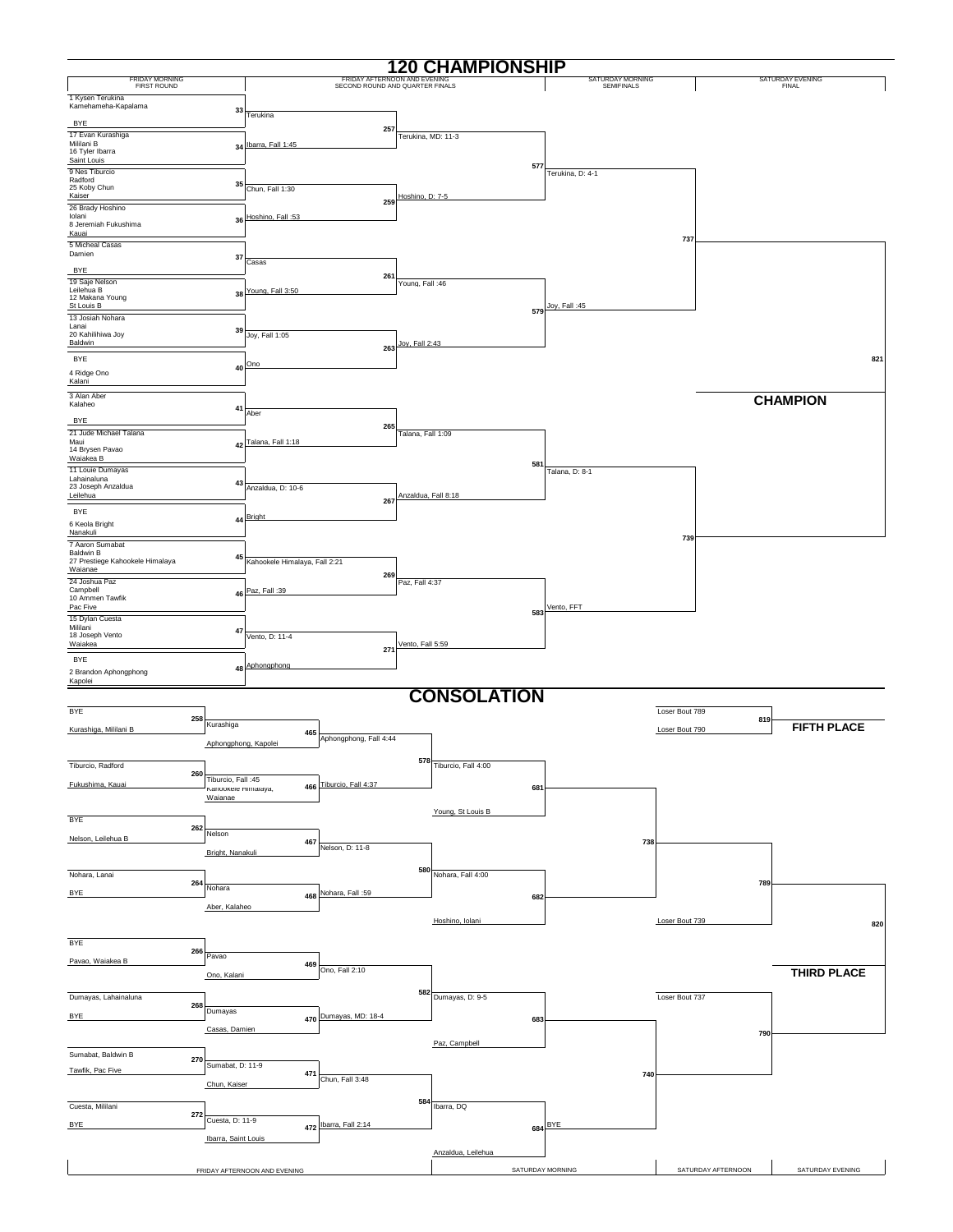|                                           |                     |                              |                                                                 |                     | <b>126 CHAMPIONSHIP</b> |                                |                    |                           |                    |
|-------------------------------------------|---------------------|------------------------------|-----------------------------------------------------------------|---------------------|-------------------------|--------------------------------|--------------------|---------------------------|--------------------|
| FRIDAY MORNING<br>FIRST ROUND             |                     |                              | FRIDAY AFTERNOON AND EVENING<br>SECOND ROUND AND QUARTER FINALS |                     |                         | SATURDAY MORNING<br>SEMIFINALS |                    | SATURDAY EVENING<br>FINAL |                    |
| 1 Corey Cabanban                          |                     |                              |                                                                 |                     |                         |                                |                    |                           |                    |
| Saint Louis                               | 49                  | Cabanban                     |                                                                 |                     |                         |                                |                    |                           |                    |
| <b>BYE</b>                                |                     |                              | 273                                                             |                     |                         |                                |                    |                           |                    |
| 17 Joseph VanGorder<br>Radford            | 50                  | Graves, Fall 1:05            |                                                                 | Cabanban, Fall : 28 |                         |                                |                    |                           |                    |
| 16 Jace Graves<br>Kalaheo                 |                     |                              |                                                                 |                     |                         |                                |                    |                           |                    |
| 9 Isaac Hokama                            |                     |                              |                                                                 |                     | 585                     | Cabanban, Fall 5:00            |                    |                           |                    |
| Roosevelt                                 | 51                  | Hokama                       |                                                                 |                     |                         |                                |                    |                           |                    |
| <b>BYE</b>                                |                     |                              | 275                                                             | Hokama, D: 8-1      |                         |                                |                    |                           |                    |
| BYE                                       |                     | 52 Kauhane                   |                                                                 |                     |                         |                                |                    |                           |                    |
| 4 Rustin Kauhane<br>Kamehameha-Kapalama-B |                     |                              |                                                                 |                     |                         |                                |                    |                           |                    |
| 5 Kahekili Pahio                          |                     |                              |                                                                 |                     |                         |                                | 741                |                           |                    |
| Kamehameha-Kapalama                       | 53                  | Pahio                        |                                                                 |                     |                         |                                |                    |                           |                    |
| <b>BYE</b>                                |                     |                              | 277                                                             |                     |                         |                                |                    |                           |                    |
| BYE                                       |                     |                              |                                                                 | Pahio, D: 13-8      |                         |                                |                    |                           |                    |
| 12 Fenua Aiu<br>Kahuku                    |                     | 54 Aiu                       |                                                                 |                     |                         | Pahio, Fall 3:12               |                    |                           |                    |
| 13 Caleb Sugai                            |                     |                              |                                                                 |                     | 587                     |                                |                    |                           |                    |
| Mililani<br>20 Josiah Tamsaka             | 55                  | Sugai, D: 15-12              |                                                                 |                     |                         |                                |                    |                           |                    |
| Pearl City                                |                     |                              | 279                                                             | Sugai, Fall 4:50    |                         |                                |                    |                           |                    |
| BYE                                       |                     | 56 Yee                       |                                                                 |                     |                         |                                |                    |                           | 824                |
| 8 Baily Yee                               |                     |                              |                                                                 |                     |                         |                                |                    |                           |                    |
| St Louis B<br>3 Casen Watanabe            |                     |                              |                                                                 |                     |                         |                                |                    |                           |                    |
| Punahou                                   | 57                  |                              |                                                                 |                     |                         |                                |                    | <b>CHAMPION</b>           |                    |
| <b>BYE</b>                                |                     | Watanabe                     |                                                                 |                     |                         |                                |                    |                           |                    |
| 19 Kanoa Lanoza                           |                     |                              | 281                                                             |                     | Watanabe, Fall 1:27     |                                |                    |                           |                    |
| Lahainaluna<br>14 Matthew Young           | 58                  | Lanoza, D: 9-4               |                                                                 |                     |                         |                                |                    |                           |                    |
| Kalani                                    |                     |                              |                                                                 |                     | 589                     |                                |                    |                           |                    |
| 11 Trystan Ahyat<br>Kamehameha-Maui       |                     |                              |                                                                 |                     |                         | Watanabe, Fall 5:16            |                    |                           |                    |
| <b>BYE</b>                                | 59                  | Ahyat                        |                                                                 | Ahyat, D: 8-5       |                         |                                |                    |                           |                    |
| BYE                                       |                     |                              | 283                                                             |                     |                         |                                |                    |                           |                    |
| 6 Vinny Fotu                              | 60                  | Fotu                         |                                                                 |                     |                         |                                |                    |                           |                    |
| Farrington                                |                     |                              |                                                                 |                     |                         |                                | 743                |                           |                    |
| 7 Weiyi Zheng<br>Aiea                     |                     |                              |                                                                 |                     |                         |                                |                    |                           |                    |
|                                           | 61                  | Zheng                        |                                                                 |                     |                         |                                |                    |                           |                    |
| <b>BYE</b>                                |                     |                              | 285                                                             | Zheng, D: 8-5       |                         |                                |                    |                           |                    |
| BYE<br>10 Bryce Otsuka                    |                     | 62 Otsuka                    |                                                                 |                     |                         |                                |                    |                           |                    |
| Pac Five                                  |                     |                              |                                                                 |                     | 591                     | Stalcup, Fall 1:37             |                    |                           |                    |
| 15 Travis Kon<br>Iolani                   |                     |                              |                                                                 |                     |                         |                                |                    |                           |                    |
| 18 Justin Yuen                            | 63                  | Kon, D: 5-3                  |                                                                 |                     |                         |                                |                    |                           |                    |
| Kaiser                                    |                     |                              | 287                                                             | Stalcup, Fall 1:10  |                         |                                |                    |                           |                    |
| BYE                                       |                     | 64 Stalcup                   |                                                                 |                     |                         |                                |                    |                           |                    |
| 2 Isaac Stalcup<br>Leilehua               |                     |                              |                                                                 |                     |                         |                                |                    |                           |                    |
|                                           |                     |                              |                                                                 |                     | <b>CONSOLATION</b>      |                                |                    |                           |                    |
| <b>BYE</b>                                |                     |                              |                                                                 |                     |                         |                                | Loser Bout 791     |                           |                    |
|                                           | 274<br>VanGorder    |                              |                                                                 |                     |                         |                                |                    | 822                       | <b>FIFTH PLACE</b> |
| VanGorder, Radford                        | Kon, Iolani         | 473                          | Kon, Fall 2:19                                                  |                     |                         |                                | Loser Bout 792     |                           |                    |
|                                           |                     |                              |                                                                 |                     |                         |                                |                    |                           |                    |
| <b>BYE</b>                                |                     |                              |                                                                 |                     | $586$ Kon, D: 6-3       |                                |                    |                           |                    |
| <b>BYE</b>                                | 276<br><b>BYE</b>   |                              | 474 Otsuka                                                      |                     | 685                     |                                |                    |                           |                    |
|                                           | Otsuka, Pac Five    |                              |                                                                 |                     |                         |                                |                    |                           |                    |
|                                           |                     |                              |                                                                 |                     | Sugai, Mililani         |                                |                    |                           |                    |
| BYE                                       | 278                 |                              |                                                                 |                     |                         |                                |                    |                           |                    |
| BYE                                       | BYE                 | 475                          |                                                                 |                     |                         | 742                            |                    |                           |                    |
|                                           | Fotu, Farrington    |                              | Fotu                                                            |                     |                         |                                |                    |                           |                    |
| Tamsaka, Pearl City                       |                     |                              |                                                                 |                     | 588 Lanoza, Fall 2:47   |                                |                    |                           |                    |
|                                           | 280<br>Tamsaka      |                              |                                                                 |                     |                         |                                |                    | 791                       |                    |
| BYE, Iolani                               |                     |                              | 476 Lanoza, MD: 14-2                                            |                     | 686                     |                                |                    |                           |                    |
|                                           | Lanoza, Lahainaluna |                              |                                                                 |                     |                         |                                |                    |                           |                    |
|                                           |                     |                              |                                                                 |                     | Hokama, Roosevelt       |                                | Loser Bout 743     |                           | 823                |
| <b>BYE</b>                                |                     |                              |                                                                 |                     |                         |                                |                    |                           |                    |
| Young, Kalani                             | 282<br>Young        |                              |                                                                 |                     |                         |                                |                    |                           |                    |
|                                           | Yee, St Louis B     | 477                          | Yee, Fall 4:59                                                  |                     |                         |                                |                    |                           | <b>THIRD PLACE</b> |
|                                           |                     |                              |                                                                 |                     |                         |                                |                    |                           |                    |
| BYE                                       | 284                 |                              |                                                                 |                     | 590 Aiu, Fall :21       |                                | Loser Bout 741     |                           |                    |
| <b>BYE</b>                                | BYE                 |                              | 478 Aiu                                                         |                     | 687                     |                                |                    |                           |                    |
|                                           | Aiu, Kahuku         |                              |                                                                 |                     |                         |                                |                    | 792                       |                    |
|                                           |                     |                              |                                                                 |                     | Zheng, Aiea             |                                |                    |                           |                    |
| BYE                                       | 286                 |                              |                                                                 |                     |                         |                                |                    |                           |                    |
| <b>BYE</b>                                | BYE                 | 479<br>Kaunane, Kamenamena-  | Kauhane                                                         |                     |                         | 744                            |                    |                           |                    |
|                                           | Kapalama-B          |                              |                                                                 |                     |                         |                                |                    |                           |                    |
| Yuen, Kaiser                              |                     |                              |                                                                 |                     | 592 Yuen, D: 10-3       |                                |                    |                           |                    |
|                                           | 288<br>Yuen         |                              |                                                                 |                     |                         |                                |                    |                           |                    |
| <b>BYE</b>                                | Graves, Kalaheo     |                              | 480 Yuen, D: 2-1                                                |                     | 688                     |                                |                    |                           |                    |
|                                           |                     |                              |                                                                 |                     | Ahyat, Kamehameha-Maui  |                                |                    |                           |                    |
|                                           |                     |                              |                                                                 |                     |                         |                                |                    |                           |                    |
|                                           |                     | FRIDAY AFTERNOON AND EVENING |                                                                 |                     |                         | SATURDAY MORNING               | SATURDAY AFTERNOON |                           | SATURDAY EVENING   |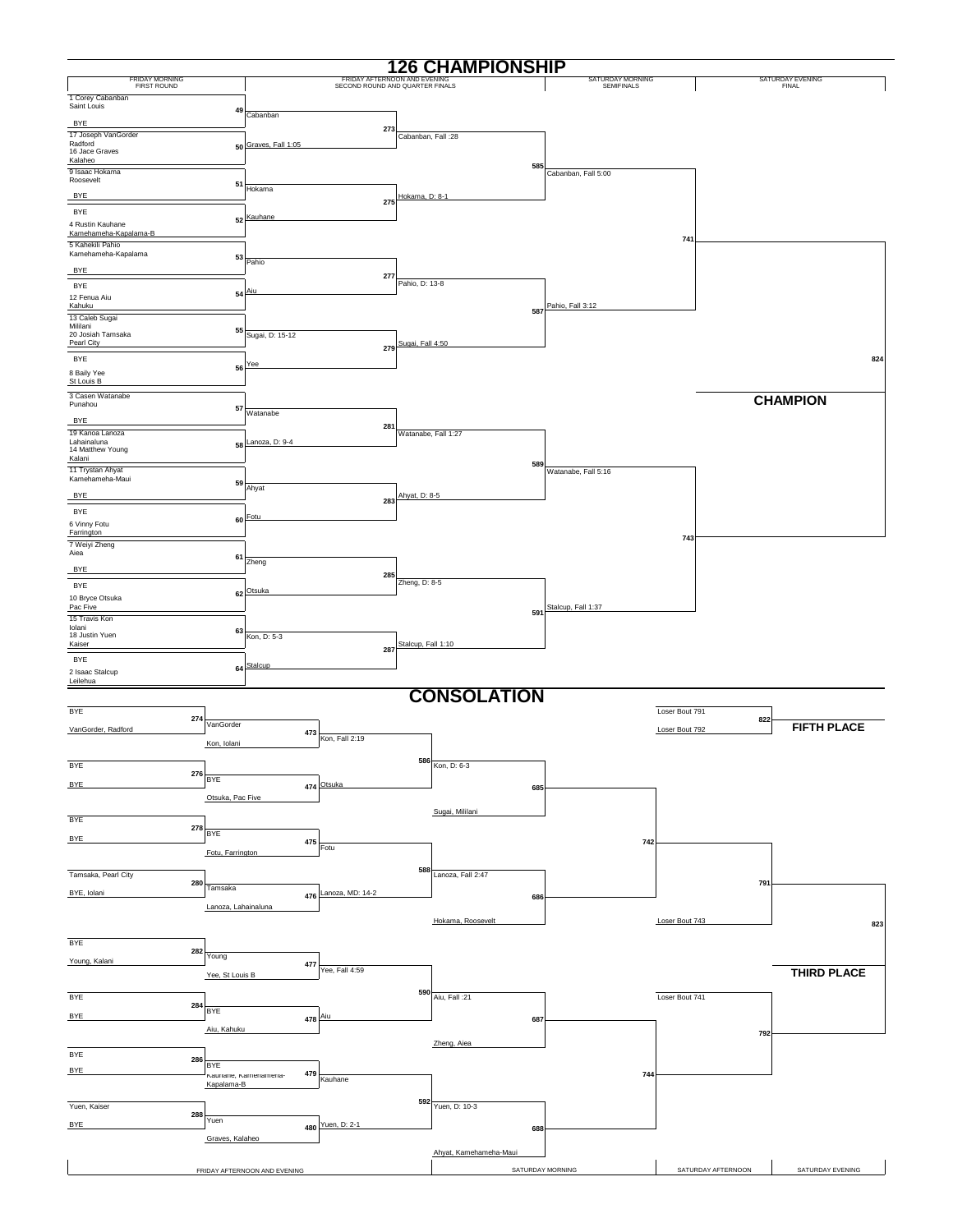|                                                 |                       |                              |                                                                 |                     | <b>132 CHAMPIONSHIP</b> |                                |                |                    |                           |
|-------------------------------------------------|-----------------------|------------------------------|-----------------------------------------------------------------|---------------------|-------------------------|--------------------------------|----------------|--------------------|---------------------------|
| <b>FRIDAY MORNING</b><br><b>FIRST ROUND</b>     |                       |                              | FRIDAY AFTERNOON AND EVENING<br>SECOND ROUND AND QUARTER FINALS |                     |                         | SATURDAY MORNING<br>SEMIFINALS |                |                    | SATURDAY EVENING<br>FINAL |
| 1 Kainalu Estrella                              |                       |                              |                                                                 |                     |                         |                                |                |                    |                           |
| Lahainaluna                                     | 65                    | Estrella                     |                                                                 |                     |                         |                                |                |                    |                           |
| BYE                                             |                       |                              | 289                                                             |                     |                         |                                |                |                    |                           |
| 17 Craig Nava<br>Pac-5B                         |                       | 66 Nava, D: 9-3              |                                                                 | Estrella, MD: 13-3  |                         |                                |                |                    |                           |
| 16 Corey Agena<br>Waimea                        |                       |                              |                                                                 |                     |                         |                                |                |                    |                           |
| 9 Elijah Diamond                                |                       |                              |                                                                 |                     | 593                     | Estrella, Fall 3:17            |                |                    |                           |
| Mililani<br>14 Kalae Rivera                     | 67                    | Diamond, Fall 3:45           |                                                                 |                     |                         |                                |                |                    |                           |
| St Louis B                                      |                       |                              | 291                                                             | Diamond, DEF        |                         |                                |                |                    |                           |
| 25 Zachary Urabe<br>Punahou B<br>8 Steven Reyes |                       | 68 Urabe, Fall 3:48          |                                                                 |                     |                         |                                |                |                    |                           |
| Waianae                                         |                       |                              |                                                                 |                     |                         |                                | 745            |                    |                           |
| 5 Kaena Desantos<br>Leilehua                    |                       |                              |                                                                 |                     |                         |                                |                |                    |                           |
| 28 Waylon Spain<br>Waiakea                      | 69                    | Desantos, Fall 4:49          |                                                                 |                     |                         |                                |                |                    |                           |
| 21 Kekoa Catiel                                 |                       |                              | 293                                                             | Desantos, Fall 5:56 |                         |                                |                |                    |                           |
| Lanai<br>24 Min Soo Kang                        |                       | 70 Catiel, Fall :48          |                                                                 |                     |                         |                                |                |                    |                           |
| Mililani B<br>13 Zeff Dudoit                    |                       |                              |                                                                 |                     | 595                     | Desantos, MD: 8-0              |                |                    |                           |
| Lahainaluna B                                   | 71                    |                              |                                                                 |                     |                         |                                |                |                    |                           |
| 20 Rylen Uyeno<br>Kaiser                        |                       | Dudoit, D: 12-6              | 295                                                             | Abe, D: 5-4         |                         |                                |                |                    |                           |
| 29 Bryson Shields<br>Kalaheo B                  |                       | 72 Abe, Fall 4:28            |                                                                 |                     |                         |                                |                |                    | 827                       |
| 4 Justin Abe                                    |                       |                              |                                                                 |                     |                         |                                |                |                    |                           |
| Punahou                                         |                       |                              |                                                                 |                     |                         |                                |                |                    |                           |
| 3 Ansen Ursua<br>Saint Louis                    | 73                    |                              |                                                                 |                     |                         |                                |                |                    | <b>CHAMPION</b>           |
| 30 Matthew Nochi<br>Moanalua                    |                       | Ursua, Fall 2:39             |                                                                 |                     |                         |                                |                |                    |                           |
| 19 Manaia Wolfgramm                             |                       |                              | 297                                                             | Ursua, MD: 18-4     |                         |                                |                |                    |                           |
| Kamehameha-Kapalama<br>12 Thomas McCreadie      |                       | 74 Wolfgramm, Fall 2:39      |                                                                 |                     |                         |                                |                |                    |                           |
| Kaiser B<br>11 Maxwell Higa                     |                       |                              |                                                                 |                     | 597                     | Ursua, D: 13-9                 |                |                    |                           |
| Roosevelt<br>22 Noa Helm                        | 75                    |                              |                                                                 |                     |                         |                                |                |                    |                           |
| Kamehameha-Maui                                 |                       | Helm, MD: 9-0                | 299                                                             | Helm, D: 8-4        |                         |                                |                |                    |                           |
| 27 Jacob Montes<br>Pac Five                     |                       | Montes, MD: 16-5             |                                                                 |                     |                         |                                |                |                    |                           |
| 6 Isaac Ignacio<br>Iolani B                     | 76                    |                              |                                                                 |                     |                         |                                |                |                    |                           |
| 7 Blake Tadaki                                  |                       |                              |                                                                 |                     |                         |                                | 747            |                    |                           |
| Castle<br>26 Micah Rondon                       | 77                    | Tadaki, Fall 2:37            |                                                                 |                     |                         |                                |                |                    |                           |
| Kapolei                                         |                       |                              | 301                                                             |                     |                         |                                |                |                    |                           |
| 23 Dustin Gregory<br>Kalani                     |                       | 78 Basso, Fall 3:58          |                                                                 | Tadaki, Fall 3:19   |                         |                                |                |                    |                           |
| 10 Holdan Basso<br>Campbell                     |                       |                              |                                                                 |                     |                         | Tadaki, D: 5-4                 |                |                    |                           |
| 15 Jedaiah Borge                                |                       |                              |                                                                 |                     | 599                     |                                |                |                    |                           |
| Kalaheo<br>18 Jayven Lomavita                   | 79                    | Borge, Fall 1:59             |                                                                 |                     |                         |                                |                |                    |                           |
| Pearl City                                      |                       |                              | 303                                                             | Nishigaya, D: 5-3   |                         |                                |                |                    |                           |
| BYE<br>2 Kaua Nishigaya                         |                       | 80 Nishigaya                 |                                                                 |                     |                         |                                |                |                    |                           |
| Iolani                                          |                       |                              |                                                                 |                     |                         |                                |                |                    |                           |
|                                                 |                       |                              |                                                                 |                     | <b>CONSOLATION</b>      |                                |                |                    |                           |
| BYE<br>290                                      |                       |                              |                                                                 |                     |                         |                                | Loser Bout 793 |                    |                           |
| Agena, Waimea                                   | Agena                 | 481                          |                                                                 |                     |                         |                                | Loser Bout 794 | 825                | <b>FIFTH PLACE</b>        |
|                                                 | Borge, Kalaheo        |                              | Borge, Fall 2:59                                                |                     |                         |                                |                |                    |                           |
| Rivera, St Louis B                              |                       |                              |                                                                 |                     | $594$ Borge, TF:        |                                |                |                    |                           |
| 292                                             | Reyes, D: 7-3         |                              |                                                                 |                     |                         |                                |                |                    |                           |
| Reyes, Waianae                                  |                       |                              | 482 Basso, Fall 1:49                                            |                     | 689                     |                                |                |                    |                           |
|                                                 | Basso, Campbell       |                              |                                                                 |                     |                         |                                |                |                    |                           |
| Spain, Waiakea                                  |                       |                              |                                                                 |                     | Abe, Punahou            |                                |                |                    |                           |
| 294<br>Kang, Mililani B                         | Spain, Fall 2:51      | 483                          |                                                                 |                     |                         | 746                            |                |                    |                           |
|                                                 | Montes, Pac Five      |                              | Spain, D: 8-5                                                   |                     |                         |                                |                |                    |                           |
| Uyeno, Kaiser                                   |                       |                              |                                                                 |                     | 596 Wolfgramm, D: $4-3$ |                                |                |                    |                           |
| 296                                             | Uyeno, D: 7-2         |                              |                                                                 |                     |                         |                                |                | 793                |                           |
| Shields, Kalaheo B                              |                       | vvoirgramm, Kamenamena-      | 484 Wolfgramm, D: 7-1                                           |                     | 690                     |                                |                |                    |                           |
|                                                 | Kapalama              |                              |                                                                 |                     |                         |                                |                |                    |                           |
|                                                 |                       |                              |                                                                 |                     | Diamond, Mililani       |                                | Loser Bout 747 |                    | 826                       |
| Nochi, Moanalua                                 |                       |                              |                                                                 |                     |                         |                                |                |                    |                           |
| 298<br>McCreadie, Kaiser B                      | Nochi, D: 8-6         | 485                          |                                                                 |                     |                         |                                |                |                    |                           |
|                                                 | Dudoit, Lahainaluna B |                              | Dudoit, TF: 16-1                                                |                     |                         |                                |                |                    | <b>THIRD PLACE</b>        |
|                                                 |                       |                              |                                                                 |                     | 598 Dudoit, Fall $1:10$ |                                |                |                    |                           |
| Higa, Roosevelt<br>300                          |                       |                              |                                                                 |                     |                         |                                | Loser Bout 745 |                    |                           |
| Ignacio, Iolani B                               | Ignacio, D: 3-2       |                              | 486 Catiel, D: 7-1                                              |                     | 691                     | Dudoit, FFT                    |                |                    |                           |
|                                                 | Catiel, Lanai         |                              |                                                                 |                     |                         |                                |                | 794                |                           |
| Rondon, Kapolei                                 |                       |                              |                                                                 |                     | Nishigaya, Iolani       |                                |                |                    |                           |
| 302<br>Gregory, Kalani                          | Gregory, Fall 2:46    |                              |                                                                 |                     |                         |                                |                |                    |                           |
|                                                 | Urabe, Punahou B      | 487                          | Gregory, FFT                                                    |                     |                         | 748                            |                |                    |                           |
|                                                 |                       |                              |                                                                 |                     |                         |                                |                |                    |                           |
| Lomavita, Pearl City<br>304                     |                       |                              |                                                                 |                     | 600 Nava, Fall 2:30     |                                |                |                    |                           |
| BYE                                             | Lomavita, Fall 2:46   |                              | 488 Nava, Fall 1:40                                             |                     | 692                     |                                |                |                    |                           |
|                                                 | Nava, Pac-5 B         |                              |                                                                 |                     |                         |                                |                |                    |                           |
|                                                 |                       |                              |                                                                 |                     | Helm, Kamehameha-Maui   |                                |                |                    |                           |
|                                                 |                       | FRIDAY AFTERNOON AND EVENING |                                                                 |                     |                         | SATURDAY MORNING               |                | SATURDAY AFTERNOON | SATURDAY EVENING          |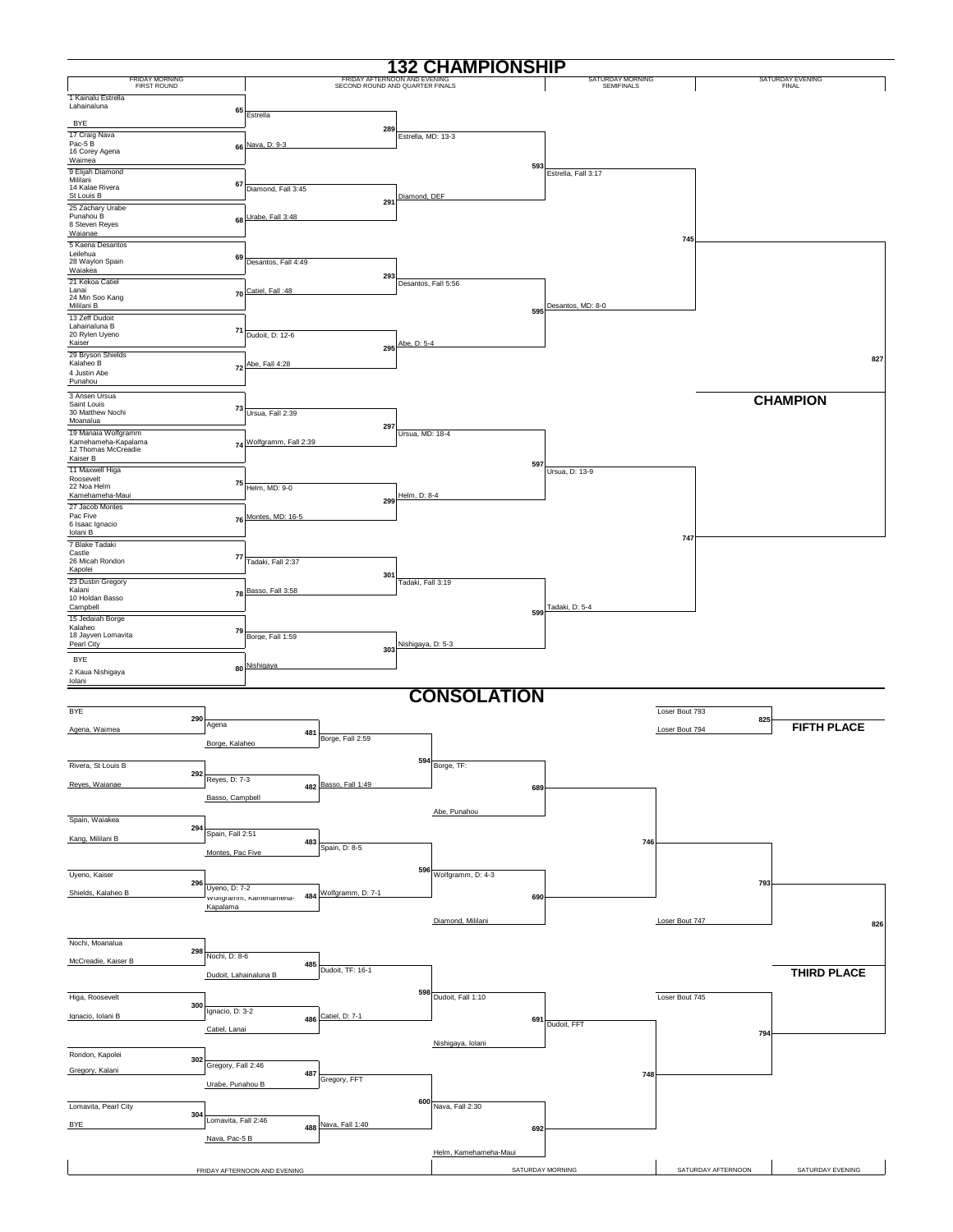| <b>138 CHAMPIONSHIP</b>                  |                                                                  |                                                                 |                                       |                                  |  |  |  |  |  |  |  |  |
|------------------------------------------|------------------------------------------------------------------|-----------------------------------------------------------------|---------------------------------------|----------------------------------|--|--|--|--|--|--|--|--|
| <b>FRIDAY MORNING</b><br>FIRST ROUND     |                                                                  | FRIDAY AFTERNOON AND EVENING<br>SECOND ROUND AND QUARTER FINALS | SATURDAY MORNING<br><b>SEMIFINALS</b> | SATURDAY EVENING<br><b>FINAL</b> |  |  |  |  |  |  |  |  |
| 1 Christian Tavares<br>Radford           |                                                                  |                                                                 |                                       |                                  |  |  |  |  |  |  |  |  |
| <b>BYE</b>                               | 81<br>Tavares                                                    |                                                                 |                                       |                                  |  |  |  |  |  |  |  |  |
| 17 Evan Nishida                          |                                                                  | 305<br>Tavares, D: 8-6                                          |                                       |                                  |  |  |  |  |  |  |  |  |
| Pac Five<br>16 Kanai Tapia               | 82 Tapia, Fall 4:03                                              |                                                                 |                                       |                                  |  |  |  |  |  |  |  |  |
| Kamehameha-Kapalama<br>9 Vincent Terrell |                                                                  | 601                                                             | Tavares, D: 8-2                       |                                  |  |  |  |  |  |  |  |  |
| Punahou<br>24 Sheldon Mashino            | 83<br>Terrell, Fall 1:26                                         |                                                                 |                                       |                                  |  |  |  |  |  |  |  |  |
| Moanalua<br>25 Jacob Andrade             |                                                                  | Terrell, Fall 3:30<br>307                                       |                                       |                                  |  |  |  |  |  |  |  |  |
| Campbell<br>8 Pookela Moses-Espanto      | 84 Andrade, Fall 3:49                                            |                                                                 |                                       |                                  |  |  |  |  |  |  |  |  |
| Pearl City<br>14 Keeghan Wright          |                                                                  |                                                                 | 749                                   |                                  |  |  |  |  |  |  |  |  |
| Kapolei B<br>28 Bryson Leong             | 85                                                               |                                                                 |                                       |                                  |  |  |  |  |  |  |  |  |
| Leilehua B                               | Leong, MD: 16-6                                                  | 309                                                             |                                       |                                  |  |  |  |  |  |  |  |  |
| 21 Nainoa Paz<br>Nanakuli                | 86 Paz. Fall 1:21                                                | Leong, Fall 4:50                                                |                                       |                                  |  |  |  |  |  |  |  |  |
| 12 Mikoa Young<br>Saint Louis            |                                                                  | 603                                                             | Sugiyama, Fall 2:25                   |                                  |  |  |  |  |  |  |  |  |
| 13 Jared Sugiyama<br>Lanai               | 87                                                               |                                                                 |                                       |                                  |  |  |  |  |  |  |  |  |
| 20 Michael Macias<br>Waianae             | Sugiyama, Fall 5:41                                              | Sugiyama, Fall 2:20<br>311                                      |                                       |                                  |  |  |  |  |  |  |  |  |
| 29 Michael Balbarino<br>Kalani B         | Sugiki, D: 16-12                                                 |                                                                 |                                       | 830                              |  |  |  |  |  |  |  |  |
| 4 Matthew Sugiki<br>Punahou B            | 88                                                               |                                                                 |                                       |                                  |  |  |  |  |  |  |  |  |
| 3 Jacob Yamaguchi                        |                                                                  |                                                                 |                                       | <b>CHAMPION</b>                  |  |  |  |  |  |  |  |  |
| Kapolei<br>30 Hauoli Caparida            | 89<br>Yamaguchi, Fall 1:33                                       |                                                                 |                                       |                                  |  |  |  |  |  |  |  |  |
| Molokai<br>19 Kaimalu Kahalioumi Vinluan |                                                                  | 313<br>Yamaguchi, TF: 20-5                                      |                                       |                                  |  |  |  |  |  |  |  |  |
| Kamehameha-Kapalama-B<br>5 Shayden Yip   | 90 Kahalioumi Vinluan, Fall 5:04                                 |                                                                 |                                       |                                  |  |  |  |  |  |  |  |  |
| Pearl City B<br>11 Trevor Tamashiro      |                                                                  | 605                                                             |                                       |                                  |  |  |  |  |  |  |  |  |
| Kaiser<br>22 Devin Shimabukuro           | 91<br>Shimabukuro, MD: 11-0                                      |                                                                 | Yamaquchi, D: 9-2                     |                                  |  |  |  |  |  |  |  |  |
| Pac-5B                                   |                                                                  | Ukauka, D: 7-6<br>315                                           |                                       |                                  |  |  |  |  |  |  |  |  |
| 27 Javan Hedrick<br>Kalaheo              | 92 Ukauka, Fall 5:25                                             |                                                                 |                                       |                                  |  |  |  |  |  |  |  |  |
| 6 Kekai Ukauka<br>Castle                 |                                                                  |                                                                 | 751                                   |                                  |  |  |  |  |  |  |  |  |
| 7 Billy Treu<br>Baldwin                  |                                                                  |                                                                 |                                       |                                  |  |  |  |  |  |  |  |  |
| 26 Naikoa Simao<br>Leilehua              | 93<br>Treu, D: 4-2                                               |                                                                 |                                       |                                  |  |  |  |  |  |  |  |  |
| 23 Chaz Kaimiloa<br>Damien               |                                                                  | 317<br>Treu, Fall 1:17                                          |                                       |                                  |  |  |  |  |  |  |  |  |
| 10 Jaiden Ogata                          | 94 Ogata, FFT                                                    |                                                                 | Gillcoat, D: 6-4                      |                                  |  |  |  |  |  |  |  |  |
| Kauai<br>15 Grant Kawasaki               |                                                                  | 607                                                             |                                       |                                  |  |  |  |  |  |  |  |  |
| Aiea<br>18 Joshua Gilleres               | 95<br>Kawasaki, TF: 16-1                                         |                                                                 |                                       |                                  |  |  |  |  |  |  |  |  |
| Kalani<br><b>BYE</b>                     |                                                                  | Gillcoat, D: 11-5<br>319                                        |                                       |                                  |  |  |  |  |  |  |  |  |
| 2 Kawehi Gillcoat                        | 96 Gillcoat                                                      |                                                                 |                                       |                                  |  |  |  |  |  |  |  |  |
| Lahainaluna                              |                                                                  | <b>CONSOLATION</b>                                              |                                       |                                  |  |  |  |  |  |  |  |  |
| <b>BYE</b>                               |                                                                  |                                                                 | Loser Bout 795                        |                                  |  |  |  |  |  |  |  |  |
| 306<br>Nishida<br>Nishida, Pac Five      |                                                                  |                                                                 |                                       | 828<br><b>FIFTH PLACE</b>        |  |  |  |  |  |  |  |  |
|                                          | 489<br>Kawasaki, D: 10-5<br>Kawasaki, Aiea                       |                                                                 | Loser Bout 796                        |                                  |  |  |  |  |  |  |  |  |
|                                          |                                                                  | 602                                                             |                                       |                                  |  |  |  |  |  |  |  |  |
| Mashino, Moanalua<br>308                 | Moses-Espanto, D: 5-4                                            | Kawasaki, D: 9-4                                                |                                       |                                  |  |  |  |  |  |  |  |  |
| Moses-Espanto, Pearl City                | 490 Moses-Espanto, MD: 12-0<br>Ogata, Kauai                      | 693                                                             |                                       |                                  |  |  |  |  |  |  |  |  |
|                                          |                                                                  | Leong, Leilehua B                                               |                                       |                                  |  |  |  |  |  |  |  |  |
| Wright, Kapolei B<br>310                 | Wright, Fall 3:20                                                |                                                                 |                                       |                                  |  |  |  |  |  |  |  |  |
| Young, Saint Louis                       | 491<br>Shimabukuro, TF: 15-0                                     |                                                                 | 750                                   |                                  |  |  |  |  |  |  |  |  |
|                                          | Shimabukuro, Pac-5 B                                             |                                                                 |                                       |                                  |  |  |  |  |  |  |  |  |
| Macias, Waianae<br>312                   | Kahalioumi Vinluan, Fall                                         | 604<br>Shimabukuro, D: 6-5                                      |                                       | 795                              |  |  |  |  |  |  |  |  |
| Balbarino, Kalani B                      | Balbarino, D: 5-4<br>492 : 36<br>Kanalloumi viniuan,             | 694                                                             |                                       |                                  |  |  |  |  |  |  |  |  |
|                                          | Kamehameha-Kapalama-B                                            | Terrell, Punahou                                                | Loser Bout 751                        |                                  |  |  |  |  |  |  |  |  |
|                                          |                                                                  |                                                                 |                                       | 829                              |  |  |  |  |  |  |  |  |
| Caparida, Molokai<br>314                 | Caparida, MD: 9-1                                                |                                                                 |                                       |                                  |  |  |  |  |  |  |  |  |
| Yip, Pearl City B                        | 493<br>Caparida, Fall 2:24                                       |                                                                 |                                       | <b>THIRD PLACE</b>               |  |  |  |  |  |  |  |  |
|                                          | Sugiki, Punahou B                                                |                                                                 |                                       |                                  |  |  |  |  |  |  |  |  |
| Tamashiro, Kaiser<br>316                 |                                                                  | 606<br>Caparida, D: 4-2                                         | Loser Bout 749                        |                                  |  |  |  |  |  |  |  |  |
| Hedrick, Kalaheo                         | Tamashiro, FFT<br>Tamashiro, MD: 11-2<br>494                     | 695                                                             |                                       |                                  |  |  |  |  |  |  |  |  |
|                                          | Paz, Nanakuli                                                    | Treu, Baldwin                                                   |                                       | 796                              |  |  |  |  |  |  |  |  |
| Simao, Leilehua<br>318                   |                                                                  |                                                                 |                                       |                                  |  |  |  |  |  |  |  |  |
| Kaimiloa, Damien                         | Simao, Fall 1:39<br>495<br>Simao, TF: 18-3                       |                                                                 | 752                                   |                                  |  |  |  |  |  |  |  |  |
|                                          | Andrade, Campbell                                                |                                                                 |                                       |                                  |  |  |  |  |  |  |  |  |
| Gilleres, Kalani<br>320                  |                                                                  | 608<br>Simao, D: 10-7                                           |                                       |                                  |  |  |  |  |  |  |  |  |
| <b>BYE</b>                               | Gilleres, Fall 1:39<br>496 Tapia, Fall 2:01<br>apia, Kamenamena- | 696                                                             |                                       |                                  |  |  |  |  |  |  |  |  |
|                                          | Kapalama                                                         |                                                                 |                                       |                                  |  |  |  |  |  |  |  |  |
|                                          |                                                                  | Ukauka, Castle                                                  |                                       |                                  |  |  |  |  |  |  |  |  |
|                                          | FRIDAY AFTERNOON AND EVENING                                     | SATURDAY MORNING                                                | SATURDAY AFTERNOON                    | SATURDAY EVENING                 |  |  |  |  |  |  |  |  |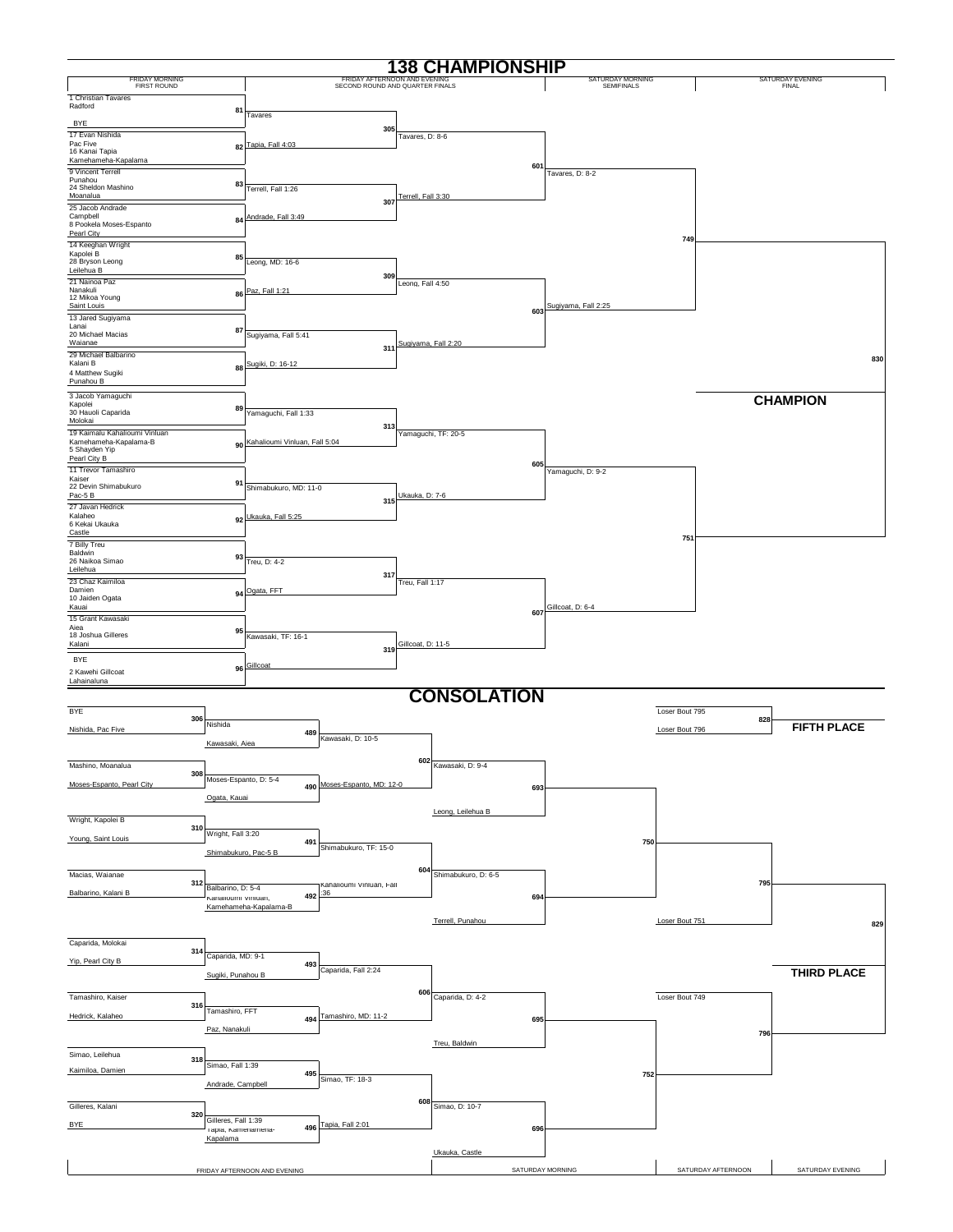|                                                       |                                        |                              |                                                                 |                     | <b>145 CHAMPIONSHIP</b>  |                                       |                    |                           |
|-------------------------------------------------------|----------------------------------------|------------------------------|-----------------------------------------------------------------|---------------------|--------------------------|---------------------------------------|--------------------|---------------------------|
| <b>FRIDAY MORNING</b><br><b>FIRST ROUND</b>           |                                        |                              | FRIDAY AFTERNOON AND EVENING<br>SECOND ROUND AND QUARTER FINALS |                     |                          | SATURDAY MORNING<br><b>SEMIFINALS</b> |                    | SATURDAY EVENING<br>FINAL |
| 1 Zayren Terukina<br>Campbell                         | 97                                     |                              |                                                                 |                     |                          |                                       |                    |                           |
| <b>BYE</b>                                            |                                        | Terukina                     | 321                                                             |                     |                          |                                       |                    |                           |
| 17 Justin Campos Rieta<br>Baldwin<br>16 Julius Severs |                                        | 98 Campos Rieta, Fall 1:20   |                                                                 | Terukina, Fall 5:57 |                          |                                       |                    |                           |
| Radford                                               |                                        |                              |                                                                 |                     | 609                      |                                       |                    |                           |
| 9 Dannan Adams<br>Kauai<br>24 Jeremy Lorenzo          | 99                                     |                              |                                                                 |                     |                          | Terukina, D: 6-1                      |                    |                           |
| Moanalua B<br>25 Chance Oliveira                      |                                        | Adams, Fall 1:56             | 323                                                             | Nishigava, MD: 13-5 |                          |                                       |                    |                           |
| Nanakuli<br>12 Koali Nishigaya                        |                                        | 100 Nishigaya, Fall 1:05     |                                                                 |                     |                          |                                       |                    |                           |
| St Louis B<br>5 Chaden Sugihara                       |                                        |                              |                                                                 |                     |                          |                                       | 753                |                           |
| Damien                                                | 101                                    | Sugihara                     |                                                                 |                     |                          |                                       |                    |                           |
| BYE<br>21 Boltyn Taam                                 |                                        |                              | 325                                                             |                     |                          |                                       |                    |                           |
| Saint Louis<br>8 Lowen Matsusaka                      |                                        | 102 Taam, Fall 3:01          |                                                                 | Taam, Fall 2:45     |                          |                                       |                    |                           |
| Kauai B<br>13 Kekoa Schatz                            |                                        |                              |                                                                 |                     | 611                      | Taam, MD: 16-5                        |                    |                           |
| Kamehameha-Kapalama<br>20 Isaac Maluina               | 103                                    | Schatz, Fall 1:13            |                                                                 |                     |                          |                                       |                    |                           |
| Punahou B                                             |                                        |                              | 327                                                             | Franczyk, Fall 1:44 |                          |                                       |                    |                           |
| BYE<br>4 Stone Franczyk                               |                                        | 104 Franczyk                 |                                                                 |                     |                          |                                       |                    | 833                       |
| Pac-5 B                                               |                                        |                              |                                                                 |                     |                          |                                       |                    |                           |
| 3 Jhael Jb Jose<br>Leilehua                           | 105                                    |                              |                                                                 |                     |                          |                                       |                    | <b>CHAMPION</b>           |
| <b>BYE</b>                                            |                                        | Jose                         | 329                                                             |                     |                          |                                       |                    |                           |
| 19 JP Thompson<br>Lanai                               |                                        | 106 Posiulai, Fall 1:07      |                                                                 | Jose, Fall 1:19     |                          |                                       |                    |                           |
| 14 Matthew Posiulai<br>Pearl City                     |                                        |                              |                                                                 |                     | 613                      |                                       |                    |                           |
| 11 Brody Mccorriston<br>Maui<br>22 Shane Yasunaga     | 107                                    |                              |                                                                 |                     |                          | Jose, MD: 15-6                        |                    |                           |
| Punahou                                               |                                        | Mccorriston, D: 8-5          | 331                                                             |                     | Mccorriston, MD: 12-3    |                                       |                    |                           |
| <b>BYE</b><br>6 Cody Uehara                           |                                        | 108 Uehara                   |                                                                 |                     |                          |                                       |                    |                           |
| Kalani<br>7 Jesse Dudoit                              |                                        |                              |                                                                 |                     |                          |                                       | 755                |                           |
| Lahainaluna<br>26 Traesyn Shimoda                     | 109 <sub>1</sub>                       | Dudoit, Fall 3:43            |                                                                 |                     |                          |                                       |                    |                           |
| King Kekaulike<br>23 Branden Pagurayan                |                                        |                              | 333                                                             |                     |                          |                                       |                    |                           |
| Kapolei<br>10 Zachariah Finefeuiaki                   |                                        | 110 Pagurayan, Fall :48      |                                                                 | Pagurayan, D: 7-1   |                          |                                       |                    |                           |
| Kalani B<br>15 Joshua Matsumoto                       |                                        |                              |                                                                 |                     | 615                      | Wusstig, Fall 5:31                    |                    |                           |
| Pac Five<br>18 Ricky Dominguez                        | 111                                    | Matsumoto, Fall 1:24         |                                                                 |                     |                          |                                       |                    |                           |
| Kaiser<br><b>BYE</b>                                  |                                        |                              | 335                                                             | Wusstig, D: 7-3     |                          |                                       |                    |                           |
| 2 Chase Wusstig<br>Moanalua                           |                                        | 112 Wusstig                  |                                                                 |                     |                          |                                       |                    |                           |
|                                                       |                                        |                              |                                                                 |                     | <b>CONSOLATION</b>       |                                       |                    |                           |
| BYE                                                   | 322                                    |                              |                                                                 |                     |                          |                                       | Loser Bout 797     |                           |
| Severs, Radford                                       | Severs                                 | 497                          |                                                                 |                     |                          |                                       | Loser Bout 798     | 831<br><b>FIFTH PLACE</b> |
|                                                       | Matsumoto, Pac Five                    |                              | Matsumoto, Fall 4:01                                            |                     |                          |                                       |                    |                           |
| Lorenzo, Moanalua B                                   | 324                                    |                              |                                                                 | 610                 | Matsumoto, D: 15-9       |                                       |                    |                           |
| Oliveira, Nanakuli                                    | Oliveira, FFT                          |                              | 498 Dudoit, Fall 1:30                                           |                     | 697                      |                                       |                    |                           |
|                                                       | Dudoit, Lahainaluna                    |                              |                                                                 |                     | Franczyk, Pac-5 B        |                                       |                    |                           |
| <b>BYE</b>                                            | 326                                    |                              |                                                                 |                     |                          |                                       |                    |                           |
| Matsusaka, Kauai B                                    | Matsusaka                              | 499                          | Uehara, Fall 1:39                                               |                     |                          | 754                                   |                    |                           |
|                                                       | Uehara, Kalani                         |                              |                                                                 |                     |                          |                                       |                    |                           |
| Maluina, Punahou B                                    | 328<br>Maluina                         |                              |                                                                 |                     | 612 Uehara, Fall $4:10$  |                                       |                    | 797                       |
| <b>BYE</b>                                            | Posiulai, Pearl City                   | 500                          | Posiulai, MD: 14-1                                              |                     | 698                      |                                       |                    |                           |
|                                                       |                                        |                              |                                                                 |                     | Nishigaya, St Louis B    |                                       | Loser Bout 755     | 832                       |
| BYE                                                   |                                        |                              |                                                                 |                     |                          |                                       |                    |                           |
| Thompson, Lanai                                       | 330<br>Thompson<br>Schatz, Kamenamena- | 501                          |                                                                 |                     |                          |                                       |                    |                           |
|                                                       | Kapalama                               |                              | Schatz, Fall 2:33                                               |                     |                          |                                       |                    | <b>THIRD PLACE</b>        |
| Yasunaga, Punahou                                     | 332                                    |                              |                                                                 |                     | $614$ Sugihara, D: 1-0   |                                       | Loser Bout 753     |                           |
| <b>BYE</b>                                            | Yasunaga                               |                              | 502 Sugihara, FFT                                               |                     | 699                      |                                       |                    |                           |
|                                                       | Sugihara, Damien                       |                              |                                                                 |                     | Pagurayan, Kapolei       |                                       |                    | 798                       |
| Shimoda, King Kekaulike                               | 334                                    |                              |                                                                 |                     |                          |                                       |                    |                           |
| Finefeuiaki, Kalani B                                 | Shimoda, Fall: 12                      | 503                          | Shimoda, D: 10-3                                                |                     |                          | 756                                   |                    |                           |
|                                                       | Adams, Kauai                           |                              |                                                                 |                     |                          |                                       |                    |                           |
| Dominguez, Kaiser                                     | 336<br>Dominguez, Fall: 12             |                              |                                                                 |                     | 616 Campos Rieta, D: 5-2 |                                       |                    |                           |
| <b>BYE</b>                                            | Campos Rieta, Baldwin                  | 504                          | Campos Rieta, TF: 17-2                                          |                     | 700                      |                                       |                    |                           |
|                                                       |                                        |                              |                                                                 |                     | Mccorriston, Maui        |                                       |                    |                           |
|                                                       |                                        | FRIDAY AFTERNOON AND EVENING |                                                                 |                     |                          | SATURDAY MORNING                      | SATURDAY AFTERNOON | SATURDAY EVENING          |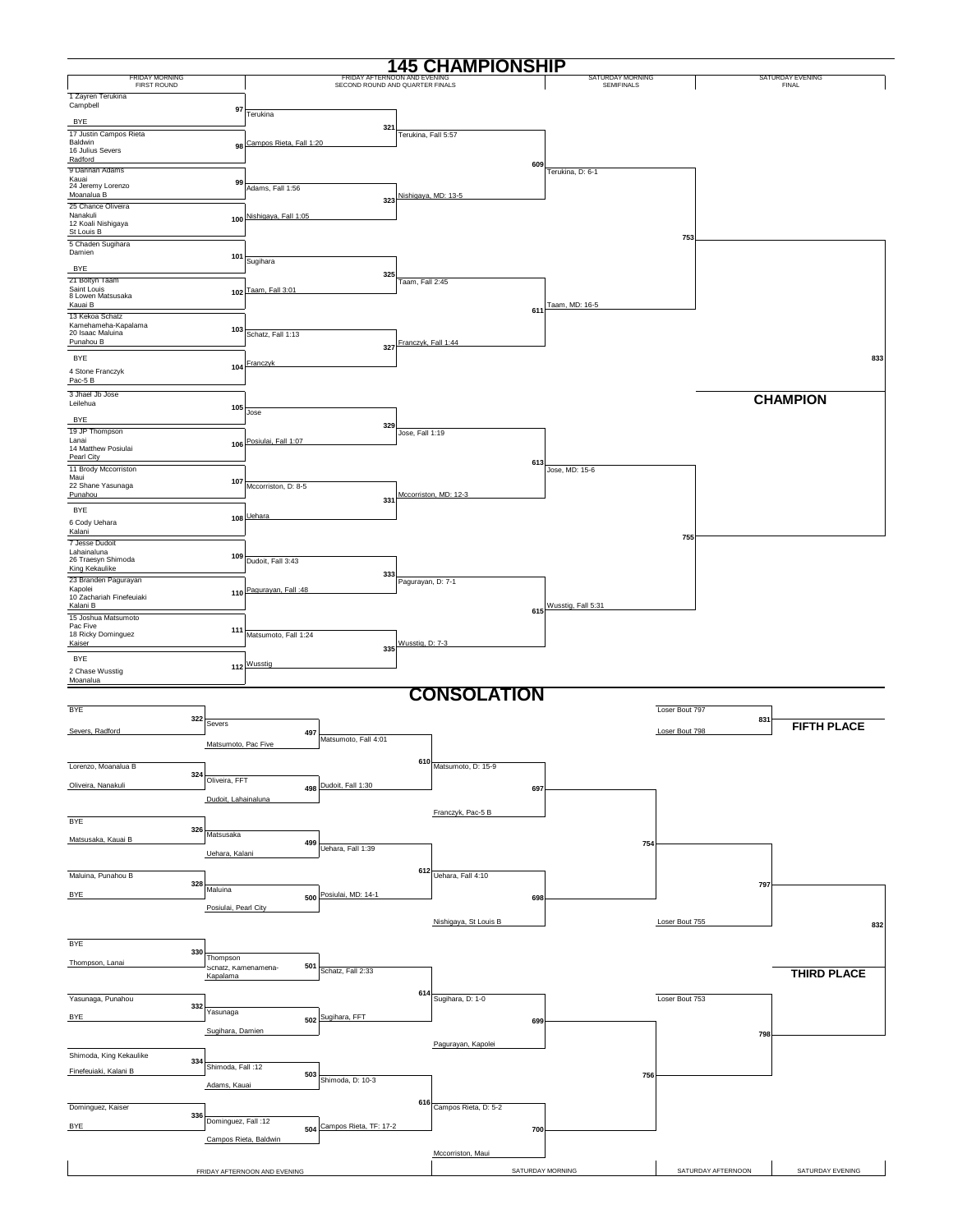|                                             |                                  |                              |                                                                 |                   | <b>152 CHAMPIONSHIP</b> |                                |                |                    |                                  |
|---------------------------------------------|----------------------------------|------------------------------|-----------------------------------------------------------------|-------------------|-------------------------|--------------------------------|----------------|--------------------|----------------------------------|
| <b>FRIDAY MORNING</b><br><b>FIRST ROUND</b> |                                  |                              | FRIDAY AFTERNOON AND EVENING<br>SECOND ROUND AND QUARTER FINALS |                   |                         | SATURDAY MORNING<br>SEMIFINALS |                |                    | SATURDAY EVENING<br><b>FINAL</b> |
| 1 Kason Nitahara<br>Kamehameha-Kapalama     |                                  |                              |                                                                 |                   |                         |                                |                |                    |                                  |
| <b>BYE</b>                                  | 113                              | Nitahara                     |                                                                 |                   |                         |                                |                |                    |                                  |
| 17 Taylor Daack                             |                                  |                              | 337                                                             | Nitahara, D: 6-2  |                         |                                |                |                    |                                  |
| Radford<br>16 Lucas Tamayose                | 114                              | Tamayose, D: 9-2             |                                                                 |                   |                         |                                |                |                    |                                  |
| King Kekaulike<br>9 Haven Estelita          |                                  |                              |                                                                 |                   |                         | 617<br>Nitahara, Fall 3:26     |                |                    |                                  |
| Pearl City<br>Koalii Mossman                | 115                              | Estelita, D: 14-12           |                                                                 |                   |                         |                                |                |                    |                                  |
| Campbell                                    |                                  |                              | 339                                                             | Aweau, Fall 1:39  |                         |                                |                |                    |                                  |
| Prince Maui Aweau<br>Kapolei B              | 116                              | Aweau, Fall: 41              |                                                                 |                   |                         |                                |                |                    |                                  |
| 8 Yongkang Lin<br>Kauai                     |                                  |                              |                                                                 |                   |                         |                                | 757            |                    |                                  |
| 5 Mason Yoshino<br>Kaiser                   |                                  |                              |                                                                 |                   |                         |                                |                |                    |                                  |
| <b>BYE</b>                                  | 117                              | Yoshino                      |                                                                 |                   |                         |                                |                |                    |                                  |
| Bryan Ingeniero                             |                                  |                              | 341                                                             | Baker, Fall 3:11  |                         |                                |                |                    |                                  |
| Waimea<br>12 Jarrad Baker                   | 118                              | Baker, Fall 2:56             |                                                                 |                   |                         |                                |                |                    |                                  |
| Pac Five<br>13 Noa Takeyama                 |                                  |                              |                                                                 |                   |                         | Baker, MD: 14-2<br>619         |                |                    |                                  |
| Punahou B<br>20 Shyston Saragosa            | 119                              | Takeyama, FFT                |                                                                 |                   |                         |                                |                |                    |                                  |
| Kapolei                                     |                                  |                              | 343                                                             |                   | Takeyama, Fall 4:36     |                                |                |                    |                                  |
| <b>BYE</b>                                  | 120                              | Spain                        |                                                                 |                   |                         |                                |                |                    | 836                              |
| 4 Anson Spain<br>Waiakea                    |                                  |                              |                                                                 |                   |                         |                                |                |                    |                                  |
| 3 Caele Manley                              |                                  |                              |                                                                 |                   |                         |                                |                |                    | <b>CHAMPION</b>                  |
| Molokai                                     | 121                              | Manley                       |                                                                 |                   |                         |                                |                |                    |                                  |
| <b>BYE</b><br>19 Keaka Kuaana               |                                  |                              | 345                                                             | Manley, MD: 12-2  |                         |                                |                |                    |                                  |
| Lahainaluna<br>14 Nathan Mason              |                                  | 122 Kuaana, FFT              |                                                                 |                   |                         |                                |                |                    |                                  |
| Damien                                      |                                  |                              |                                                                 |                   |                         | 621                            |                |                    |                                  |
| 11 Samuel Dunwell<br>Lanai                  | 123                              |                              |                                                                 |                   |                         | Manley, D: 3-1                 |                |                    |                                  |
| Ali`i Edayan<br>Leilehua                    |                                  | Dunwell, D: 5-4              |                                                                 | Dunwell, D: 9-6   |                         |                                |                |                    |                                  |
| <b>BYE</b>                                  |                                  |                              | 347                                                             |                   |                         |                                |                |                    |                                  |
| 6 Zander Manuel                             | 124                              | Manuel                       |                                                                 |                   |                         |                                |                |                    |                                  |
| Punahou<br>7 Byron Morreira                 |                                  |                              |                                                                 |                   |                         |                                | 759            |                    |                                  |
| Baldwin                                     | 125                              | Morreira                     |                                                                 |                   |                         |                                |                |                    |                                  |
| <b>BYE</b><br>Kainalu Reyes Hackney         |                                  |                              | 349                                                             |                   |                         |                                |                |                    |                                  |
| Saint Louis<br>10 Jackson Aber              |                                  | 126 Reyes Hackney, Fall 1:56 |                                                                 | Morreira, D: 7-3  |                         |                                |                |                    |                                  |
| Kalaheo                                     |                                  |                              |                                                                 |                   |                         | Angelo, Fall 1:58<br>623       |                |                    |                                  |
| 15 Logan Gooman Tactacan<br>Pac-5B          |                                  |                              |                                                                 |                   |                         |                                |                |                    |                                  |
| 18 Braden Akima<br>Kamehameha-Kapalama-B    | 127                              | Akima, Fall 1:58             |                                                                 | Angelo, Fall 3:46 |                         |                                |                |                    |                                  |
| <b>BYE</b>                                  |                                  |                              | 351                                                             |                   |                         |                                |                |                    |                                  |
| 2 Jake Angelo<br>lolani                     |                                  | 128 Angelo                   |                                                                 |                   |                         |                                |                |                    |                                  |
|                                             |                                  |                              |                                                                 |                   | <b>CONSOLATION</b>      |                                |                |                    |                                  |
| <b>BYE</b>                                  |                                  |                              |                                                                 |                   |                         |                                | Loser Bout 799 |                    |                                  |
| 338<br>Daack, Radford                       | Daack                            | 505                          |                                                                 |                   |                         |                                | Loser Bout 800 | 834                | <b>FIFTH PLACE</b>               |
|                                             | Akıma, Kamenamena-<br>Kapalama-B |                              | Daack, D: 10-8                                                  |                   |                         |                                |                |                    |                                  |
| Mossman, Campbell                           |                                  |                              |                                                                 |                   | $618$ Daack, Fall 2:27  |                                |                |                    |                                  |
| 340                                         | Mossman, Fall 1:36               |                              |                                                                 |                   |                         |                                |                |                    |                                  |
| Lin, Kauai                                  |                                  | Reyes Hackney, Saint Louis   | 506 Reyes Hackney, D: 14-11                                     |                   |                         | 701                            |                |                    |                                  |
|                                             |                                  |                              |                                                                 |                   | Takeyama, Punahou B     |                                |                |                    |                                  |
| <b>BYE</b><br>342                           |                                  |                              |                                                                 |                   |                         |                                |                |                    |                                  |
| Ingeniero, Waimea                           | Ingeniero                        | 507                          | Manuel, Fall 2:27                                               |                   |                         | 758                            |                |                    |                                  |
|                                             | Manuel, Punahou                  |                              |                                                                 |                   |                         |                                |                |                    |                                  |
| Saragosa, Kapolei<br>344                    |                                  |                              |                                                                 |                   | 620 Manuel, MD: 11-2    |                                |                | 799                |                                  |
| <b>BYE</b>                                  | Saragosa                         |                              | 508 Kuaana, FFT                                                 |                   |                         | 702                            |                |                    |                                  |
|                                             | Kuaana, Lahainaluna              |                              |                                                                 |                   |                         |                                |                |                    |                                  |
|                                             |                                  |                              |                                                                 |                   | Aweau, Kapolei B        |                                | Loser Bout 759 |                    | 835                              |
| <b>BYE</b>                                  |                                  |                              |                                                                 |                   |                         |                                |                |                    |                                  |
| 346<br>Mason, Damien                        | Mason                            | 509                          |                                                                 |                   |                         |                                |                |                    |                                  |
|                                             | Spain, Waiakea                   |                              | Spain, Fall: 19                                                 |                   |                         |                                |                |                    | <b>THIRD PLACE</b>               |
| Edayan, Leilehua                            |                                  |                              |                                                                 | 622               | Edayan, MD: 12-1        |                                | Loser Bout 757 |                    |                                  |
| 348<br><b>BYE</b>                           | Edayan                           |                              | 510 Edayan, Fall 4:59                                           |                   |                         |                                |                |                    |                                  |
|                                             | Yoshino, Kaiser                  |                              |                                                                 |                   |                         | 703                            |                | 800                |                                  |
|                                             |                                  |                              |                                                                 |                   | Morreira, Baldwin       |                                |                |                    |                                  |
| BYE<br>350                                  | Aber                             |                              |                                                                 |                   |                         |                                |                |                    |                                  |
| Aber, Kalaheo                               | Estelita, Pearl City             | 511                          | Aber, Fall 1:48                                                 |                   |                         | 760                            |                |                    |                                  |
|                                             |                                  |                              |                                                                 |                   |                         |                                |                |                    |                                  |
| Gooman Tactacan, Pac-5 B<br>352             |                                  |                              |                                                                 |                   | 624 Tamayose, D: $5-4$  |                                |                |                    |                                  |
| <b>BYE</b>                                  | Gooman Tactacan                  | 512                          | Tamayose, Fall 3:08                                             |                   |                         | 704                            |                |                    |                                  |
|                                             |                                  | Tamayose, King Kekaulike     |                                                                 |                   | Dunwell, Lanai          |                                |                |                    |                                  |
|                                             |                                  | FRIDAY AFTERNOON AND EVENING |                                                                 |                   |                         | SATURDAY MORNING               |                | SATURDAY AFTERNOON | SATURDAY EVENING                 |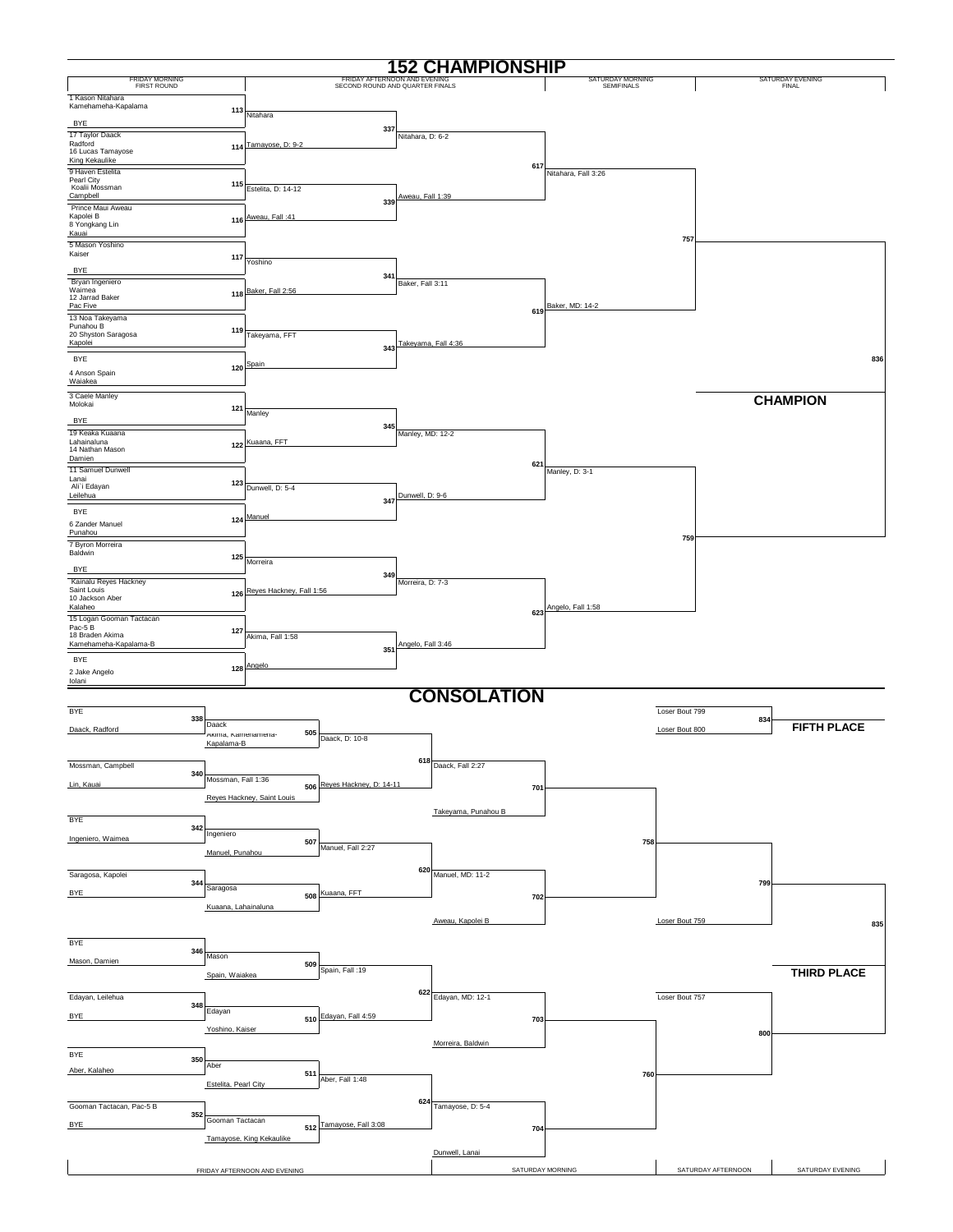|                                             |                     |                              |                                                                 |                             | <b>160 CHAMPIONSHIP</b> |                                |                    |     |                           |
|---------------------------------------------|---------------------|------------------------------|-----------------------------------------------------------------|-----------------------------|-------------------------|--------------------------------|--------------------|-----|---------------------------|
| <b>FRIDAY MORNING</b><br><b>FIRST ROUND</b> |                     |                              | FRIDAY AFTERNOON AND EVENING<br>SECOND ROUND AND QUARTER FINALS |                             |                         | SATURDAY MORNING<br>SEMIFINALS |                    |     | SATURDAY EVENING<br>FINAL |
| 1 Makoa Cooper                              |                     |                              |                                                                 |                             |                         |                                |                    |     |                           |
| Pearl City                                  | 129                 | Cooper                       |                                                                 |                             |                         |                                |                    |     |                           |
| <b>BYE</b><br>17 Austin Park                |                     |                              |                                                                 | 353<br>Cooper, Fall 1:46    |                         |                                |                    |     |                           |
| Kalani<br>16 Pukana Hai                     |                     | 130 Park, Fall 1:09          |                                                                 |                             |                         |                                |                    |     |                           |
| Kahuku                                      |                     |                              |                                                                 |                             | 625                     |                                |                    |     |                           |
| 9 Khali Vilavong<br>Campbell                | 131                 |                              |                                                                 |                             |                         | Cooper, Fall 1:30              |                    |     |                           |
| <b>BYE</b>                                  |                     | Vilavong                     |                                                                 | Leona, TF: 19-1<br>355      |                         |                                |                    |     |                           |
| <b>BYE</b>                                  |                     |                              |                                                                 |                             |                         |                                |                    |     |                           |
| 8 Rysan Leong<br>Kalaheo                    |                     | 132 Leong                    |                                                                 |                             |                         |                                |                    |     |                           |
| 5 Braeden Jensen                            |                     |                              |                                                                 |                             |                         |                                | 761                |     |                           |
| Kapaa                                       | 133                 | Jensen                       |                                                                 |                             |                         |                                |                    |     |                           |
| <b>BYE</b><br>Benjamin Fujinami             |                     |                              |                                                                 | 357<br>Kauhi, D: 9-5        |                         |                                |                    |     |                           |
| Mililani B<br>12 Keoua Kauhi                |                     | 134 Kauhi, Fall 2:36         |                                                                 |                             |                         |                                |                    |     |                           |
| Damien                                      |                     |                              |                                                                 |                             | 627                     | Christian, D: 7-2              |                    |     |                           |
| 13 Cassen Christian<br>Moanalua             | 135                 |                              |                                                                 |                             |                         |                                |                    |     |                           |
| Cavin Pukahi<br>Kahuku B                    |                     | Christian, Fall 1:15         |                                                                 | Christian, Fall 1:42<br>359 |                         |                                |                    |     |                           |
| <b>BYE</b>                                  |                     |                              |                                                                 |                             |                         |                                |                    |     | 839                       |
| 4 Timothy Uriam                             |                     | 136 Uriam                    |                                                                 |                             |                         |                                |                    |     |                           |
| Kapolei<br>3 Mason Canonico                 |                     |                              |                                                                 |                             |                         |                                |                    |     |                           |
| Punahou                                     | 137                 | Canonico                     |                                                                 |                             |                         |                                |                    |     | <b>CHAMPION</b>           |
| <b>BYE</b>                                  |                     |                              |                                                                 | 361                         |                         |                                |                    |     |                           |
| Kalae Correa<br>Saint Louis                 |                     | 138 Correa, Fall:30          |                                                                 |                             | Canonico, MD: 12-0      |                                |                    |     |                           |
| 14 Makena Holt<br>Kauai                     |                     |                              |                                                                 |                             | 629                     |                                |                    |     |                           |
| 11 Paea Tasini<br>Lahainaluna               |                     |                              |                                                                 |                             |                         | Canonico, DEF                  |                    |     |                           |
| Kanoa Shannon<br>Kamehameha-Kapalama-B      | 139                 | Shannon, D: 10-3             |                                                                 | Shannon, Fall: 38           |                         |                                |                    |     |                           |
| <b>BYE</b>                                  |                     |                              |                                                                 | 363                         |                         |                                |                    |     |                           |
| 6 Christian Skog                            | 140                 | Skog                         |                                                                 |                             |                         |                                |                    |     |                           |
| Radford<br>7 Donovan DePont                 |                     |                              |                                                                 |                             |                         |                                | 763                |     |                           |
| Mililani                                    | 141                 | DePont                       |                                                                 |                             |                         |                                |                    |     |                           |
| <b>BYE</b>                                  |                     |                              |                                                                 | 365                         |                         |                                |                    |     |                           |
| Diego Deponte<br>Molokai                    |                     | 142 Deponte, Fall 1:22       |                                                                 | Deponte, Fall 1:33          |                         |                                |                    |     |                           |
| Siupelimani Uluave<br>Punahou B             |                     |                              |                                                                 |                             | 631                     | Tapia, MD: 17-7                |                    |     |                           |
| 15 Austin Murray<br>Baldwin                 |                     |                              |                                                                 |                             |                         |                                |                    |     |                           |
| 18 Dean Miura<br>Waiakea                    |                     | 143 Murray, Fall :46         |                                                                 | Tapia, Fall 3:27            |                         |                                |                    |     |                           |
| <b>BYE</b>                                  |                     | 144 Tapia                    |                                                                 | 367                         |                         |                                |                    |     |                           |
| 2 Makana Tapia<br>Kamehameha-Kapalama       |                     |                              |                                                                 |                             |                         |                                |                    |     |                           |
|                                             |                     |                              |                                                                 |                             | <b>CONSOLATION</b>      |                                |                    |     |                           |
| BYE                                         |                     |                              |                                                                 |                             |                         |                                | Loser Bout 801     |     |                           |
| 354<br>Hai, Kahuku                          | Hai                 | 513                          |                                                                 |                             |                         |                                | Loser Bout 802     | 837 | <b>FIFTH PLACE</b>        |
|                                             | Murray, Baldwin     |                              | Murray, D: 7-0                                                  |                             |                         |                                |                    |     |                           |
| <b>BYE</b>                                  |                     |                              |                                                                 |                             | $626$ Murray, Fall 2:25 |                                |                    |     |                           |
| 356<br>BYE                                  | <b>BYE</b>          |                              | 514 DePont                                                      |                             |                         |                                |                    |     |                           |
|                                             | DePont, Mililani    |                              |                                                                 |                             | 705                     |                                |                    |     |                           |
| <b>BYE</b>                                  |                     |                              |                                                                 |                             | Kauhi, Damien           |                                |                    |     |                           |
| 358                                         | Fujinami            |                              |                                                                 |                             |                         |                                |                    |     |                           |
| Fujinami, Mililani B                        | Skog, Radford       | 515                          | Fujinami, Fall:52                                               |                             |                         | 762                            |                    |     |                           |
|                                             |                     |                              |                                                                 |                             |                         |                                |                    |     |                           |
| Pukahi, Kahuku B<br>360                     | Pukahi              |                              |                                                                 |                             | 628 Correa, Fall 1:24   |                                |                    | 801 |                           |
| <b>BYE</b>                                  | Correa, Saint Louis |                              | 516 Correa, Fall:33                                             |                             | 706                     |                                |                    |     |                           |
|                                             |                     |                              |                                                                 |                             | Leong, Kalaheo          |                                | Loser Bout 763     |     | 838                       |
|                                             |                     |                              |                                                                 |                             |                         |                                |                    |     |                           |
| BYE<br>362                                  | Holt                |                              |                                                                 |                             |                         |                                |                    |     |                           |
| Holt, Kauai                                 | Uriam, Kapolei      | 517                          | Uriam, TF: 21-6                                                 |                             |                         |                                |                    |     | THIRD PLACE               |
|                                             |                     |                              |                                                                 | 630                         |                         |                                |                    |     |                           |
| Tasini, Lahainaluna<br>364                  |                     |                              |                                                                 |                             | Jensen, TF: 19-0        |                                | Loser Bout 761     |     |                           |
| <b>BYE</b>                                  | Tasini              |                              | 518 Jensen, Fall: 58                                            |                             | 707                     |                                |                    |     |                           |
|                                             | Jensen, Kapaa       |                              |                                                                 |                             | Deponte, Molokai        |                                |                    | 802 |                           |
| BYE<br>366                                  |                     |                              |                                                                 |                             |                         |                                |                    |     |                           |
| Uluave, Punahou B                           | Uluave              | 519                          |                                                                 |                             |                         | 764                            |                    |     |                           |
|                                             | Vilavong, Campbell  |                              | Vilavong, Fall 1:32                                             |                             |                         |                                |                    |     |                           |
| Miura, Waiakea                              |                     |                              |                                                                 |                             | 632 Park, MD: 18-8      |                                |                    |     |                           |
| 368<br><b>BYE</b>                           | Miura               | 520                          | Park, D: 4-2                                                    |                             | 708                     |                                |                    |     |                           |
|                                             | Park, Kalani        |                              |                                                                 |                             | Shannon, Kamenamena-    |                                |                    |     |                           |
|                                             |                     |                              |                                                                 |                             | Kapalama-B              |                                |                    |     |                           |
|                                             |                     | FRIDAY AFTERNOON AND EVENING |                                                                 |                             |                         | SATURDAY MORNING               | SATURDAY AFTERNOON |     | SATURDAY EVENING          |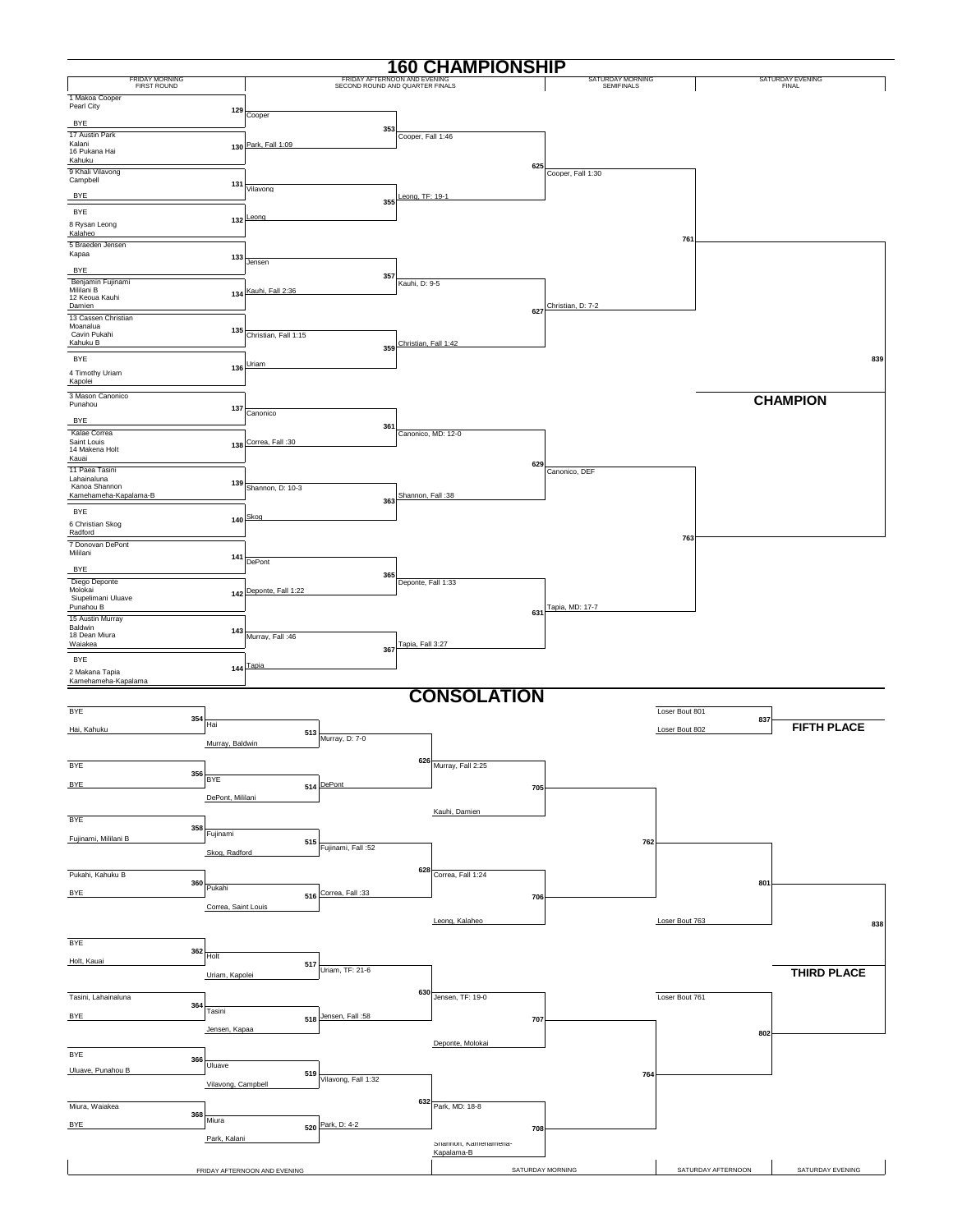|                                           |                      |                              | 1                                                               |                     | <b>70 CHAMPIONSHIP</b>         |                                |                       |                           |
|-------------------------------------------|----------------------|------------------------------|-----------------------------------------------------------------|---------------------|--------------------------------|--------------------------------|-----------------------|---------------------------|
| FRIDAY MORNING<br>FIRST ROUND             |                      |                              | FRIDAY AFTERNOON AND EVENING<br>SECOND ROUND AND QUARTER FINALS |                     |                                | SATURDAY MORNING<br>SEMIFINALS |                       | SATURDAY EVENING<br>FINAL |
| 1 Kasey Kikuyama                          |                      |                              |                                                                 |                     |                                |                                |                       |                           |
| Pearl City                                | 145                  | Kikuyama                     |                                                                 |                     |                                |                                |                       |                           |
| <b>BYE</b><br>19 Parker Hutchinson        |                      |                              | 369                                                             |                     |                                |                                |                       |                           |
| Kalaheo                                   |                      | 146 Panuve, Fall 5:09        |                                                                 | Kikuyama, TF: 15-0  |                                |                                |                       |                           |
| 18 Maake Panuve<br>Baldwin                |                      |                              |                                                                 |                     |                                |                                |                       |                           |
| 24 Napana Keoho<br>Molokai B              |                      |                              |                                                                 |                     | 633                            | Kikuyama, Fall 2:30            |                       |                           |
|                                           | 147                  | Keoho                        |                                                                 |                     |                                |                                |                       |                           |
| <b>BYE</b><br><b>BYE</b>                  |                      |                              | 371                                                             | Keoho, Fall 3:46    |                                |                                |                       |                           |
| 9 Aaron Hunter                            |                      | 148 Hunter                   |                                                                 |                     |                                |                                |                       |                           |
| Kalani                                    |                      |                              |                                                                 |                     |                                |                                | 765                   |                           |
| 5 Andrew Canonico<br>Punahou              | 149                  |                              |                                                                 |                     |                                |                                |                       |                           |
| <b>BYE</b>                                |                      | Canonico                     |                                                                 |                     |                                |                                |                       |                           |
| 23 Jeriah Faria                           |                      |                              | 373                                                             | Canonico, Fall 5:30 |                                |                                |                       |                           |
| Farrington<br>12 Denton Javier            |                      | 150 Faria, Fall 3:50         |                                                                 |                     |                                |                                |                       |                           |
| Mililani B<br>14 Hans Limstrom            |                      |                              |                                                                 |                     | 635                            | Tongi, Fall 1:10               |                       |                           |
| Hawaii Prepartory<br>22 Sitaleki Tongi    | 151                  | Tongi, Fall 3:05             |                                                                 |                     |                                |                                |                       |                           |
| Kahuku                                    |                      |                              | 375                                                             | Tongi, Fall: 14     |                                |                                |                       |                           |
| <b>BYE</b>                                |                      | 152 Fernandez                |                                                                 |                     |                                |                                |                       | 842                       |
| 4 Kalama Fernandez<br>Waimea              |                      |                              |                                                                 |                     |                                |                                |                       |                           |
| 3 Blaze Torres                            |                      |                              |                                                                 |                     |                                |                                |                       | <b>CHAMPION</b>           |
| Mililani                                  | 153                  | Torres                       |                                                                 |                     |                                |                                |                       |                           |
| <b>BYE</b>                                |                      |                              | 377                                                             |                     |                                |                                |                       |                           |
| 21 Salvador Gonzalez<br>Roosevelt         | 154                  | Gonzalez, Fall: 40           |                                                                 | Gonzalez, Fall 3:20 |                                |                                |                       |                           |
| 16 Rayden Dekneef<br>Molokai              |                      |                              |                                                                 |                     |                                |                                |                       |                           |
| 13 Philip Lee<br>Pac Five                 |                      |                              |                                                                 |                     | 637                            | Gonzalez, MD: 12-0             |                       |                           |
| 10 Jarett Nishijo                         | 155                  | Lee, Fall 1:33               |                                                                 |                     |                                |                                |                       |                           |
| Punahou B                                 |                      |                              | 379                                                             |                     | Crisostomo, Fall 4:56          |                                |                       |                           |
| <b>BYE</b><br>6 Jaycen Crisostomo         |                      | 156 Crisostomo               |                                                                 |                     |                                |                                |                       |                           |
| Moanalua                                  |                      |                              |                                                                 |                     |                                |                                | 767                   |                           |
| 8 Reeno Pascual<br>Lahainaluna            |                      |                              |                                                                 |                     |                                |                                |                       |                           |
| <b>BYE</b>                                | 157                  | Pascual                      |                                                                 |                     |                                |                                |                       |                           |
| Darien Mole                               |                      |                              | 381                                                             | Huddy, D: 11-7      |                                |                                |                       |                           |
| Kailua<br>11 Kainalu Huddy                |                      | 158 Huddy, D: 9-3            |                                                                 |                     |                                |                                |                       |                           |
| Kamehameha-Kapalama<br>17 Cesar Caoili li |                      |                              |                                                                 |                     | 639                            | Punley, D: 5-2                 |                       |                           |
| Campbell<br>20 Brian Himalaya             | 159                  | Himalaya, Fall 1:02          |                                                                 |                     |                                |                                |                       |                           |
| Waianae                                   |                      |                              | 383                                                             | Punley, Fall 5:05   |                                |                                |                       |                           |
| <b>BYE</b>                                |                      | 160 Punley                   |                                                                 |                     |                                |                                |                       |                           |
| 2 Keanu Punley<br>Leilehua                |                      |                              |                                                                 |                     |                                |                                |                       |                           |
|                                           |                      |                              |                                                                 |                     | <b>CONSOLATION</b>             |                                |                       |                           |
| BYE                                       |                      |                              |                                                                 |                     |                                |                                | Loser Bout 803        |                           |
| Hutchinson, Kalaheo                       | 370<br>Hutchinson    |                              |                                                                 |                     |                                |                                | 840<br>Loser Bout 804 | <b>FIFTH PLACE</b>        |
|                                           |                      | 521                          | Himalaya, DEF                                                   |                     |                                |                                |                       |                           |
|                                           | Himalaya, Waianae    |                              |                                                                 |                     |                                |                                |                       |                           |
| BYE                                       | 372                  |                              |                                                                 | 634                 | Pascual, D: 9-4                |                                |                       |                           |
| BYE                                       | <b>BYE</b>           |                              | 522 Pascual                                                     |                     | 709                            |                                |                       |                           |
|                                           | Pascual, Lahainaluna |                              |                                                                 |                     |                                |                                |                       |                           |
| BYE                                       |                      |                              |                                                                 |                     | Canonico, Punahou              |                                |                       |                           |
| Javier, Mililani B                        | 374<br>Javier        |                              |                                                                 |                     |                                |                                |                       |                           |
|                                           | Lee, Pac Five        | 523                          | Lee, D: 4-2                                                     |                     |                                | 766                            |                       |                           |
|                                           |                      |                              |                                                                 | 636                 |                                |                                |                       |                           |
| Limstrom, Hawaii Prepartory               | 376<br>Limstrom      |                              |                                                                 |                     | Lee, D: 5-3                    |                                | 803                   |                           |
| <b>BYE</b>                                |                      | 524                          | Torres, Fall 2:04                                               |                     | 710                            |                                |                       |                           |
|                                           | Torres, Mililani     |                              |                                                                 |                     | Keoho, Molokai B               |                                | Loser Bout 767        |                           |
|                                           |                      |                              |                                                                 |                     |                                |                                |                       | 841                       |
| <b>BYE</b>                                | 378                  |                              |                                                                 |                     |                                |                                |                       |                           |
| Dekneef, Molokai                          | Dekneef              | 525                          |                                                                 |                     |                                |                                |                       |                           |
|                                           | Fernandez, Waimea    |                              | Dekneef, Fall 2:20                                              |                     |                                |                                |                       | <b>THIRD PLACE</b>        |
| Nishijo, Punahou B                        |                      |                              |                                                                 | 638                 | Dekneef, D: 5-4                |                                | Loser Bout 765        |                           |
| <b>BYE</b>                                | 380<br>Nishijo       |                              | Faria, FFT                                                      |                     |                                |                                |                       |                           |
|                                           | Faria, Farrington    | 526                          |                                                                 |                     | 711                            |                                | 804                   |                           |
|                                           |                      |                              |                                                                 |                     | Huddy, Kamenamena-<br>Kapalama |                                |                       |                           |
| BYE                                       | 382<br>Mole          |                              |                                                                 |                     |                                |                                |                       |                           |
| Mole, Kailua                              |                      | 527                          | Mole, D: 9-3                                                    |                     |                                | 768                            |                       |                           |
|                                           | Hunter, Kalani       |                              |                                                                 |                     |                                |                                |                       |                           |
| Caoili Ii, Campbell                       |                      |                              |                                                                 |                     | $640$ Mole, Fall 2:32          |                                |                       |                           |
| <b>BYE</b>                                | 384<br>Caoili li     | 528                          | Caoili Ii, D: 6-3                                               |                     | 712                            |                                |                       |                           |
|                                           | Panuve, Baldwin      |                              |                                                                 |                     |                                |                                |                       |                           |
|                                           |                      |                              |                                                                 |                     | Crisostomo, Moanalua           |                                |                       |                           |
|                                           |                      | FRIDAY AFTERNOON AND EVENING |                                                                 |                     | SATURDAY MORNING               |                                | SATURDAY AFTERNOON    | SATURDAY EVENING          |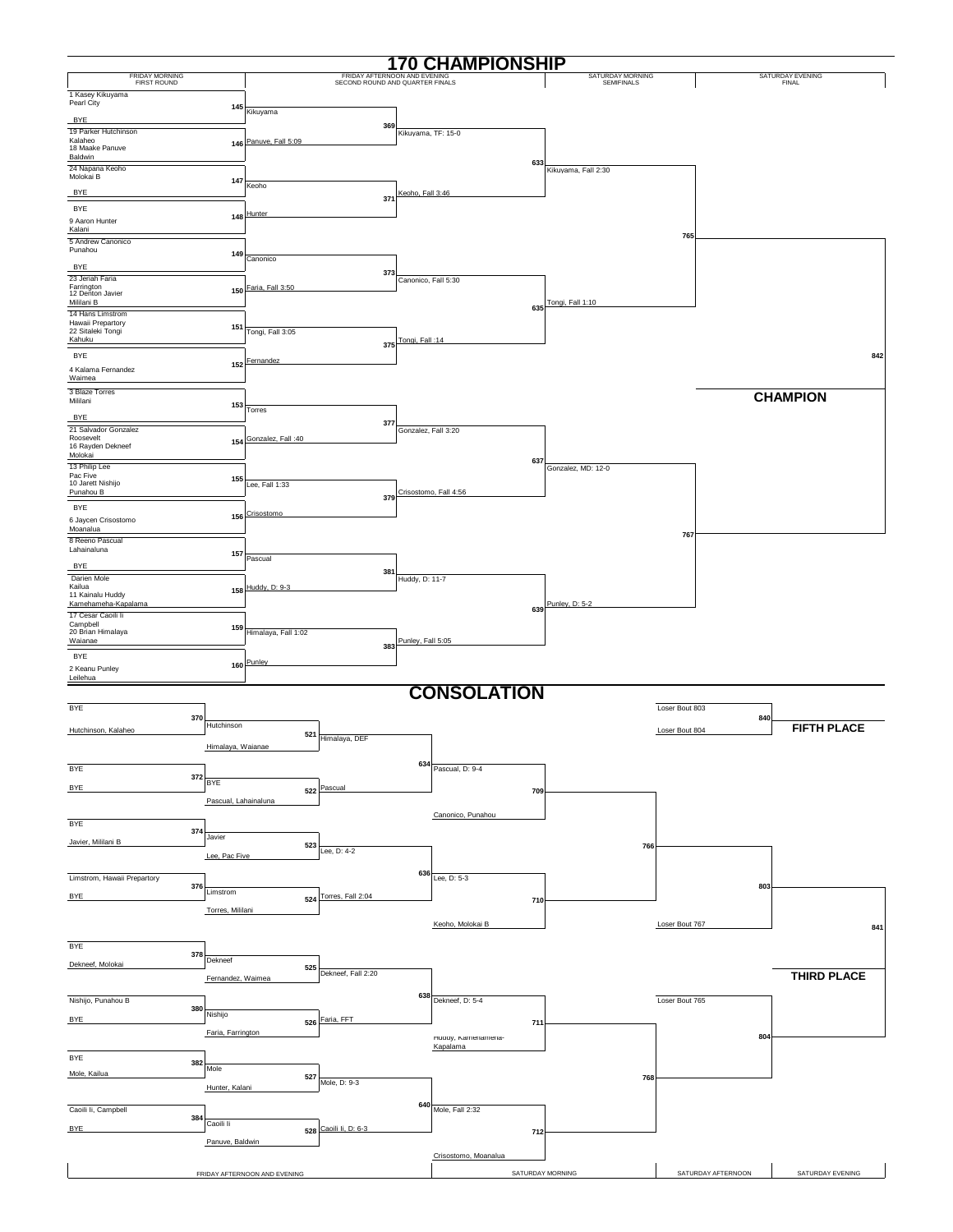|                                             |                     |                              |                                                            |                      | <b>182 CHAMPIONSHIP</b>     |                                       |                    |                                  |
|---------------------------------------------|---------------------|------------------------------|------------------------------------------------------------|----------------------|-----------------------------|---------------------------------------|--------------------|----------------------------------|
| <b>FRIDAY MORNING</b><br><b>FIRST ROUND</b> |                     |                              | <b>FRIDAY AFTERNOON</b><br>SECOND ROUND AND QUARTER FINALS |                      |                             | SATURDAY MORNING<br><b>SEMIFINALS</b> |                    | SATURDAY EVENING<br><b>FINAL</b> |
| 1 Kachi Respicio<br>Campbell                |                     |                              |                                                            |                      |                             |                                       |                    |                                  |
| BYE                                         | 161                 | Respicio                     |                                                            |                      |                             |                                       |                    |                                  |
| 18 Zaydin Sarmiento<br>Waimea               |                     |                              | 385                                                        | Respicio, Fall 1:42  |                             |                                       |                    |                                  |
| 17 Michael Yanagi<br>Punahou                |                     | 162 Yanagi, Fall: 39         |                                                            |                      |                             |                                       |                    |                                  |
| 9 Isaac Pavao                               |                     |                              |                                                            |                      | 641                         | Respicio, TF: 25-10                   |                    |                                  |
| Waiakea<br><b>BYE</b>                       | 163                 | Pavao                        |                                                            | Pavao, D: 12-10      |                             |                                       |                    |                                  |
| BYE                                         |                     |                              | 387                                                        |                      |                             |                                       |                    |                                  |
| 8 Kamahie Higuchi<br>Kamehameha-Kapalama    |                     | 164 Higuchi                  |                                                            |                      |                             |                                       |                    |                                  |
| 5 Edward Kelly                              |                     |                              |                                                            |                      |                             |                                       | 769                |                                  |
| Leilehua                                    | 165                 | Kelly                        |                                                            |                      |                             |                                       |                    |                                  |
| <b>BYE</b><br><b>BYE</b>                    |                     |                              | 389                                                        | Kelly, Fall 3:38     |                             |                                       |                    |                                  |
| 12 Cody Castelo                             |                     | 166 Castelo                  |                                                            |                      |                             | Oyadomari, Fall: 15                   |                    |                                  |
| Pearl City<br>13 Andrew Stewart             |                     |                              |                                                            |                      | 643                         |                                       |                    |                                  |
| Radford                                     | 167                 | Stewart                      |                                                            |                      |                             |                                       |                    |                                  |
| <b>BYE</b><br>BYE                           |                     |                              | 391                                                        |                      | Oyadomari, Fall 1:58        |                                       |                    | 845                              |
| 4 Gianni Oyadomari                          | 168                 | Oyadomari                    |                                                            |                      |                             |                                       |                    |                                  |
| Kapolei                                     |                     |                              |                                                            |                      |                             |                                       |                    |                                  |
| 3 Darius Mynar<br>Kamehameha-Maui           | 169                 | Mynar                        |                                                            |                      |                             |                                       |                    | <b>CHAMPION</b>                  |
| <b>BYE</b>                                  |                     |                              | 393                                                        |                      |                             |                                       |                    |                                  |
| 20 Charles Naone<br>Nanakuli                |                     | 170 Naone, Fall 3:19         |                                                            | Mynar, Fall 3:56     |                             |                                       |                    |                                  |
| 14 Vance Keliihoomalu<br>Kapolei B          |                     |                              |                                                            |                      | 645                         |                                       |                    |                                  |
| 11 Atui Valu<br>Waianae                     | 171                 |                              |                                                            |                      |                             | Valu, Fall 1:31                       |                    |                                  |
| <b>BYE</b>                                  |                     | Valu                         | 395                                                        | Valu, MD: 13-3       |                             |                                       |                    |                                  |
| BYE                                         |                     | 172 Kane                     |                                                            |                      |                             |                                       |                    |                                  |
| 7 Lahaina Kane<br>Kailua                    |                     |                              |                                                            |                      |                             |                                       | 771                |                                  |
| 6 Rayden Kanae<br>Nanakuli B                |                     |                              |                                                            |                      |                             |                                       |                    |                                  |
| <b>BYE</b>                                  | 173                 | Kanae                        |                                                            |                      |                             |                                       |                    |                                  |
| <b>BYE</b>                                  |                     |                              | 397                                                        | Stockdale, Fall 3:27 |                             |                                       |                    |                                  |
| 10 Parker Stockdale<br>Mililani             |                     | 174 Stockdale                |                                                            |                      |                             | Bates, Fall 1:10                      |                    |                                  |
| 16 Lokahi Kanahele<br>Kalani                |                     |                              |                                                            |                      | 647                         |                                       |                    |                                  |
| 19 Cole Cadinha<br>Kaiser                   | 175                 | Kanahele, D: 15-10           |                                                            | Bates, Fall 1:17     |                             |                                       |                    |                                  |
| BYE                                         |                     |                              | 399                                                        |                      |                             |                                       |                    |                                  |
| 2 Ty Bates<br>Lahainaluna                   |                     | 176 Bates                    |                                                            |                      |                             |                                       |                    |                                  |
|                                             |                     |                              |                                                            |                      | <b>CONSOLATION</b>          |                                       |                    |                                  |
| <b>BYE</b>                                  |                     |                              |                                                            |                      |                             |                                       | Loser Bout 805     |                                  |
| Sarmiento, Waimea                           | 386<br>Sarmiento    | 529                          |                                                            |                      |                             |                                       | Loser Bout 806     | 843<br><b>FIFTH PLACE</b>        |
|                                             | Kanahele, Kalani    |                              | Kanahele, Fall 1:46                                        |                      |                             |                                       |                    |                                  |
| <b>BYE</b>                                  |                     |                              |                                                            | 642                  | Kanahele, Fall 2:28         |                                       |                    |                                  |
| <b>BYE</b>                                  | 388<br><b>BYE</b>   |                              | 530 Kanae                                                  |                      |                             |                                       |                    |                                  |
|                                             | Kanae, Nanakuli B   |                              |                                                            |                      | 713                         |                                       |                    |                                  |
| <b>BYE</b>                                  |                     |                              |                                                            |                      | Kelly, Leilehua             |                                       |                    |                                  |
| <b>BYE</b>                                  | 390<br><b>BYE</b>   |                              |                                                            |                      |                             |                                       |                    |                                  |
|                                             | Kane, Kailua        | 531                          | Kane                                                       |                      |                             | 770                                   |                    |                                  |
| BYE                                         |                     |                              |                                                            |                      | 644 Naone, D: $3-2$         |                                       |                    |                                  |
| <b>BYE</b>                                  | 392<br><b>BYE</b>   |                              | 532 Naone                                                  |                      |                             |                                       |                    | 805                              |
|                                             | Naone, Nanakuli     |                              |                                                            |                      | 714                         |                                       |                    |                                  |
|                                             |                     |                              |                                                            |                      | Pavao, Waiakea              |                                       | Loser Bout 771     | 844                              |
| <b>BYE</b>                                  |                     |                              |                                                            |                      |                             |                                       |                    |                                  |
| Keliihoomalu, Kapolei B                     | 394<br>Keliihoomalu | 533                          |                                                            |                      |                             |                                       |                    |                                  |
|                                             | Stewart, Radford    |                              | Keliihoomalu, Fall 2:07                                    |                      |                             |                                       |                    | <b>THIRD PLACE</b>               |
| <b>BYE</b>                                  |                     |                              |                                                            |                      | 646 Keliihoomalu, Fall 3:43 |                                       | Loser Bout 769     |                                  |
| <b>BYE</b>                                  | 396<br><b>BYE</b>   |                              | 534 Castelo                                                |                      | 715                         |                                       |                    |                                  |
|                                             | Castelo, Pearl City |                              |                                                            |                      |                             |                                       |                    | 806                              |
| BYE                                         |                     |                              |                                                            |                      | Stockdale, Mililani         |                                       |                    |                                  |
| <b>BYE</b>                                  | 398<br><b>BYE</b>   | 535                          |                                                            |                      |                             | 772                                   |                    |                                  |
|                                             | Kapalama            | riguoni, Kamenamena-         | Higuchi                                                    |                      |                             |                                       |                    |                                  |
| Cadinha, Kaiser                             |                     |                              |                                                            |                      | 648 Higuchi, Fall 2:40      |                                       |                    |                                  |
| <b>BYE</b>                                  | 400<br>Cadinha      |                              | 536 Yanagi, Fall 2:38                                      |                      |                             |                                       |                    |                                  |
|                                             | Yanagi, Punahou     |                              |                                                            |                      | 716                         |                                       |                    |                                  |
|                                             |                     |                              |                                                            |                      | Mynar, Kamehameha-Maui      |                                       |                    |                                  |
|                                             |                     | FRIDAY AFTERNOON AND EVENING |                                                            |                      | SATURDAY MORNING            |                                       | SATURDAY AFTERNOON | SATURDAY EVENING                 |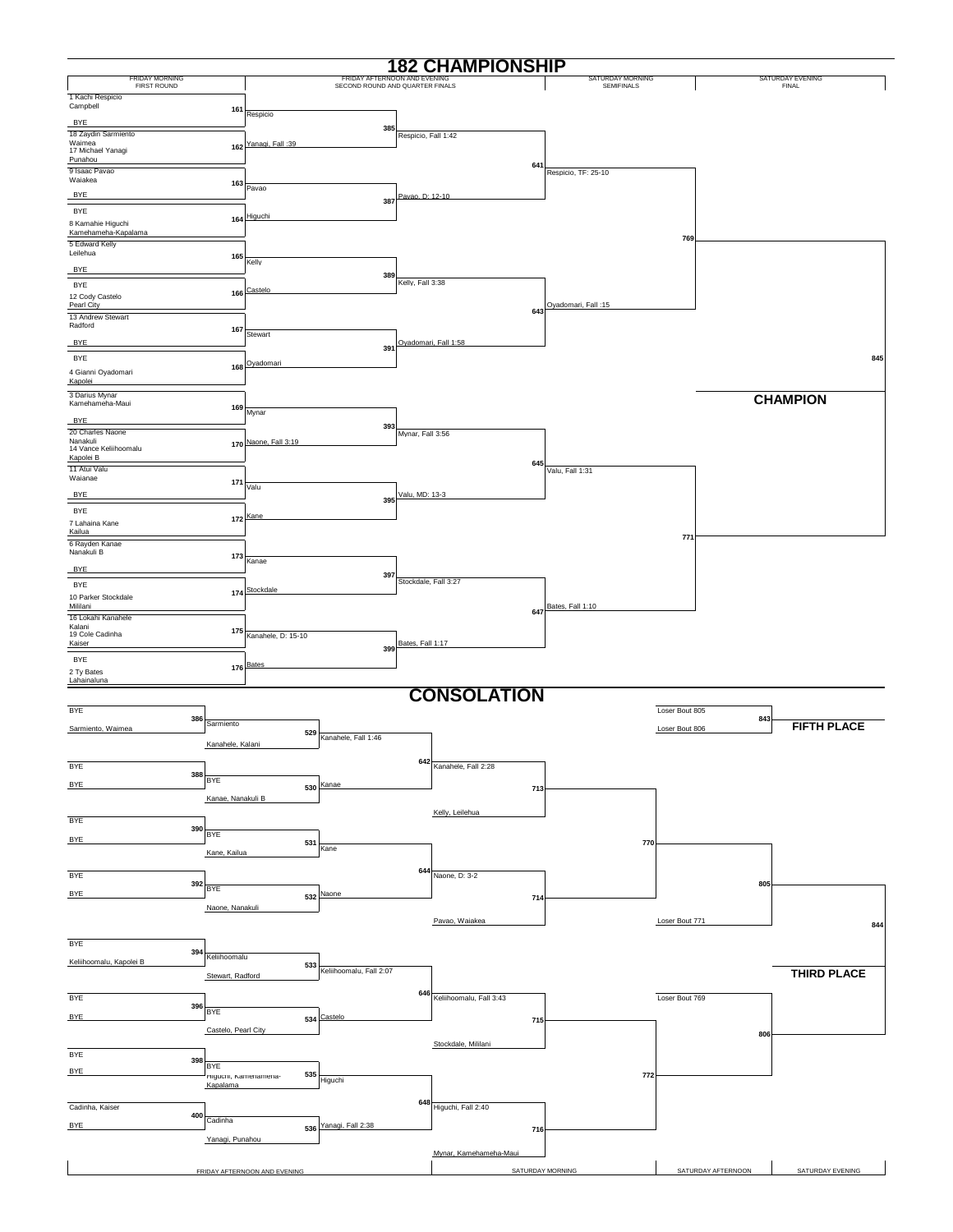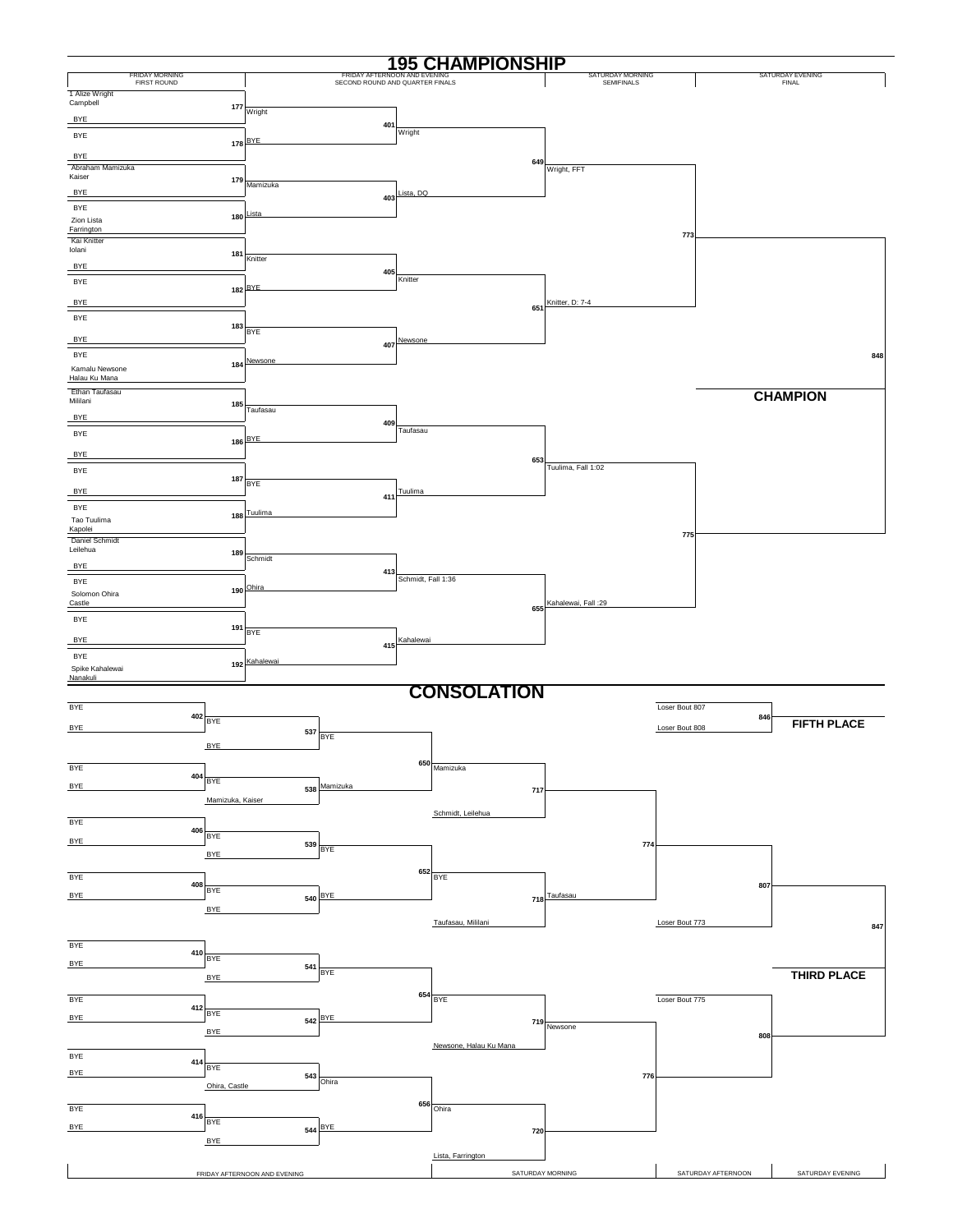